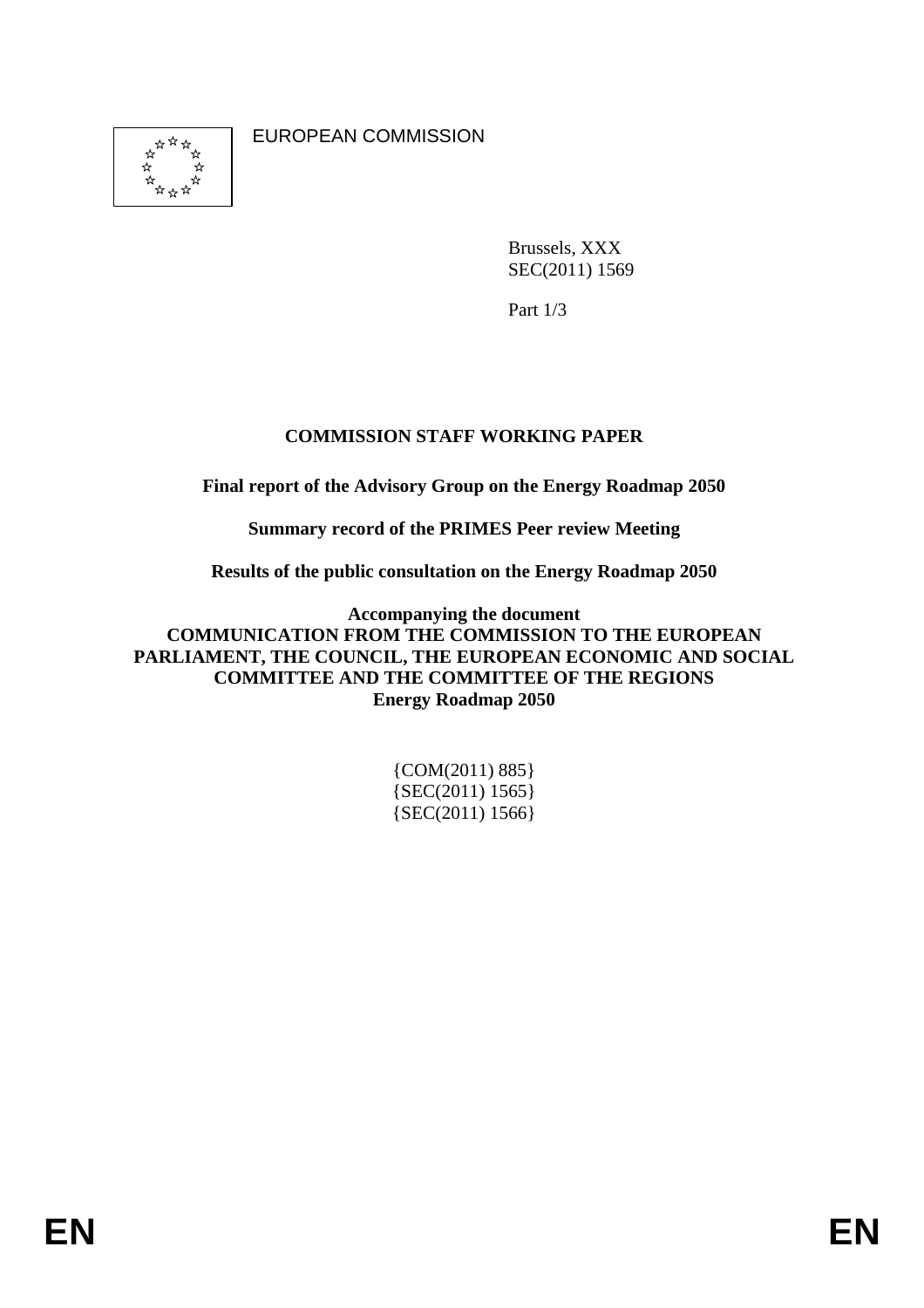## **The Advisory Group on the Energy Roadmap 2050**

## **13 December 2011**

## **Contents**

- **1. Introduction**
- **2. What is a Roadmap?**
- **3. What is the policy context for the Roadmap?**
- **4. Are there tradeoffs between the objectives?**
- **5. What happens if other countries do not follow the EU lead?**
- **6. Should there be intermediate targets?**
- **7. Why Europe?**
- **8. How much harmonisation?**
- **9. What role for the carbon price?**
- **10.What role for scenario modelling and the PRIMES model?**
- **11.Should the Roadmap be technology-specific?**
- **12.How should network investment and finance be facilitated?**
- **13.What role for EU regulation?**
- **14.What sort of policy framework should be provided?**
- **15.Recommendations**

**Annexes:** 

- **a. Terms of reference**
- **b. The membership of the Group**
- **c. Meetings and working arrangements**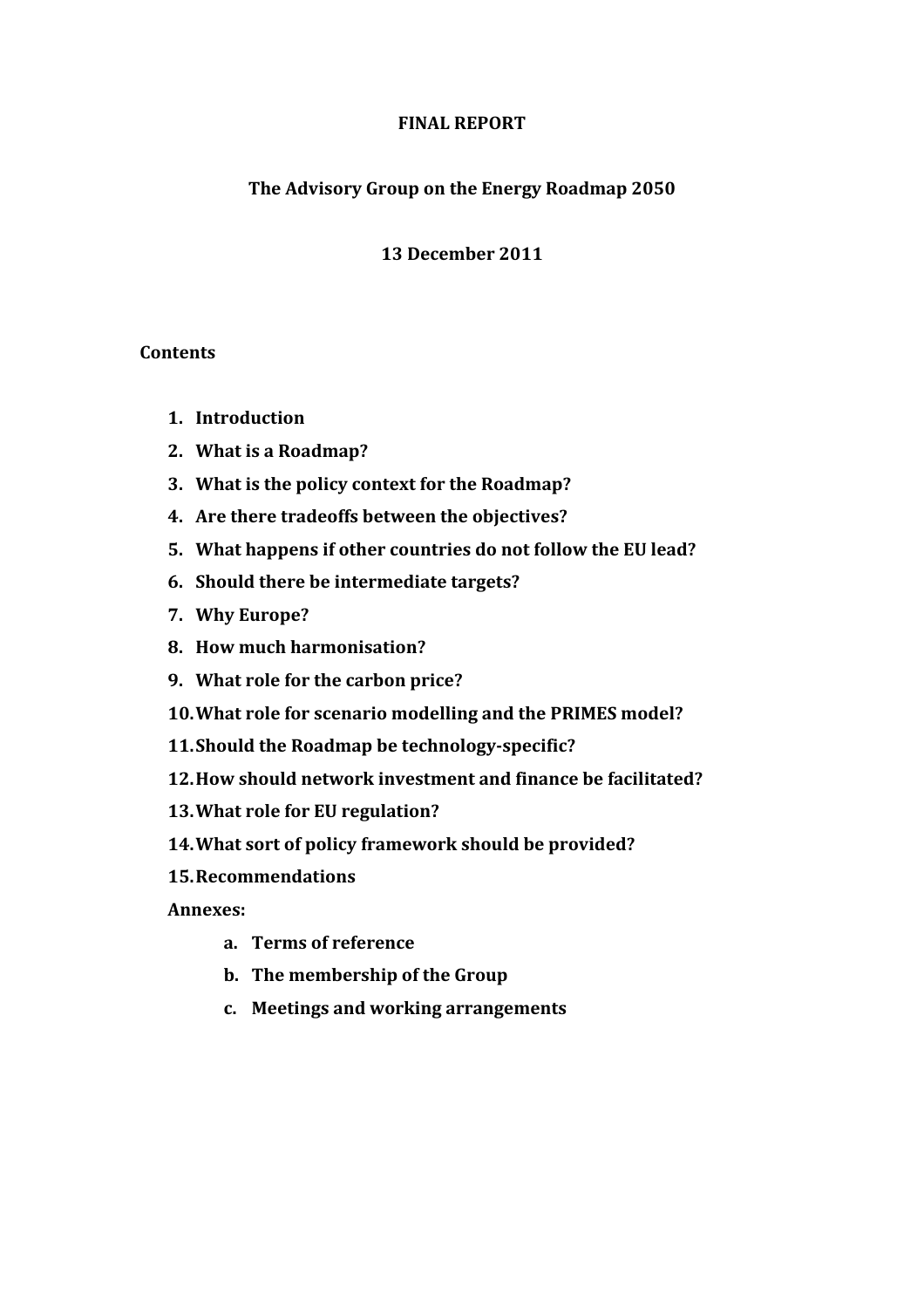# **1. Introduction:**

The *Ad Hoc* Advisory Group (the Group) was set up with the aim of providing independent advice to the Commissioner for Energy in the preparation of the 2050 Energy Roadmap. The Group met on three occasions (in April, July and September 2011) and this report summarises the main contributions from the Group members, and lists a number of agreed recommendations to the Commissioner.

The terms of reference are attached in annex (a). The members of the Group are listed in annex (b). Details of the meetings and working arrangements are set out in annex (c).

By the very nature of the Group's membership, views on major aspects of the Energy Roadmap inevitably differed, sometimes strongly. For the Group's work this has been an advantage, helping to sharpen the modelling and scenario work the Commission has been undertaking, forcing the different views to be tested out over the period to 2050. Given the period of four decades, a host of uncertainties, new technologies and changes in the nature of the European economy and society as a whole are likely to play out in ways that it would be foolish for anyone to try to predict. The actions by other major carbon emitters – such as the US, China and India – are yet to be determined following the Copenhagen and Cancun meetings in 2009 and 2010 respectively. The Group stressed that the design of the policy framework depends upon the nature of this uncertainty, and again the diversity of views has helped to provide insights into the robustness of different policy options.

It is important to bear in mind what is beyond the scope of the Group. The Group is not responsible for the contents of the Roadmap, nor is it required to provide a detailed analysis or a critique of the modelling that the Commission has conducted or intends to conduct. The Group was not informed about and did not discuss the outcome of simulations carried out by the Commission in order to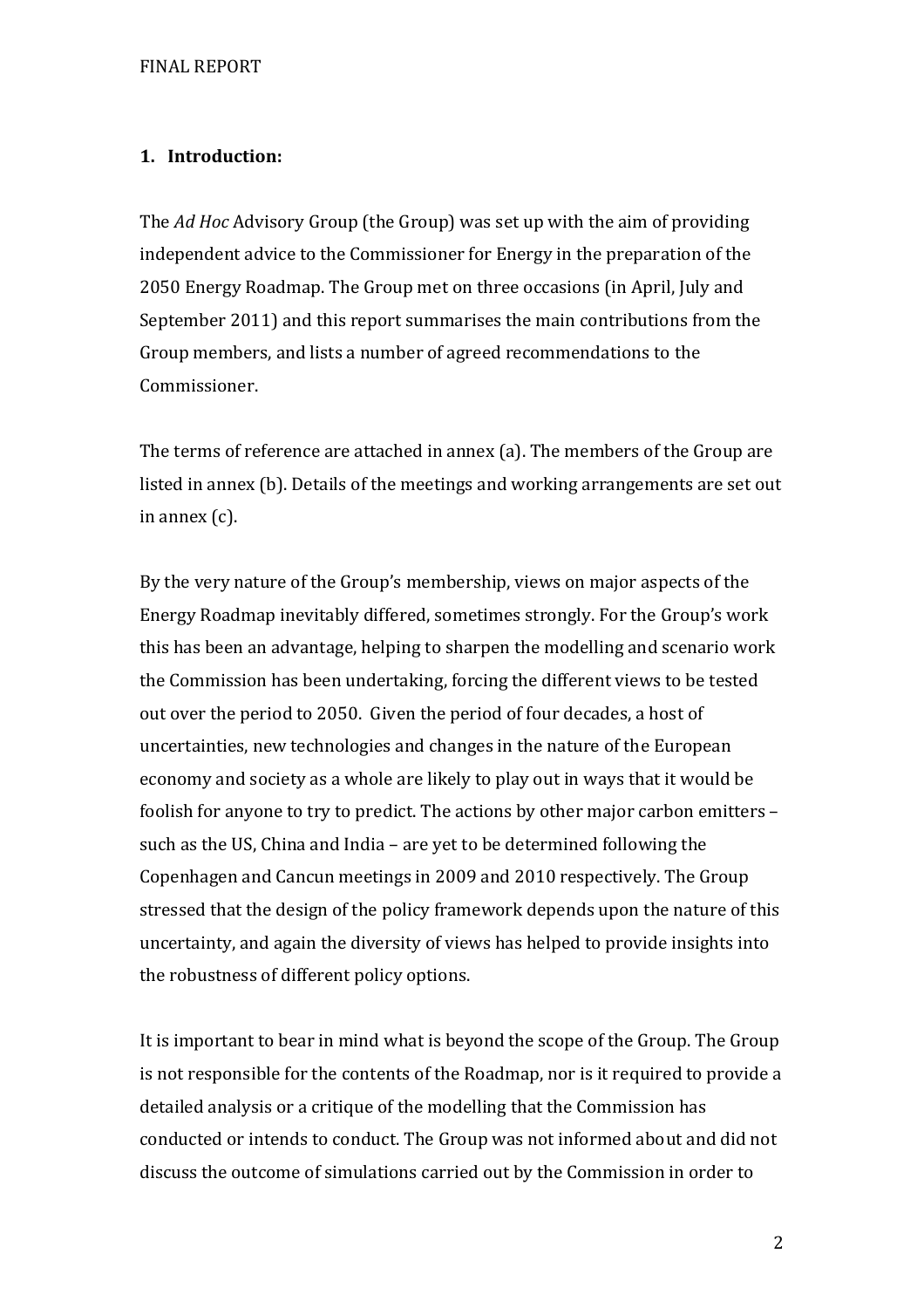assess the impact of alternative paths to 2050 carbon targets. These are tasks for the Commission. Crucially, the Group has not produced its own Roadmap.

In providing advice, the Group has been mindful of its terms of reference which take the current European energy and climate change policies as a *given starting point*. The Roadmap is designed to provide a framework for future policies to achieve the three aims of European energy policy – decarbonisation, security of supply and competitiveness.

# **2. What is a Roadmap?**

At the first meeting of the Group, there was extensive debate about the role and limits of the Roadmap. Some members of the Group considered the term "Roadmap" as overused, with various organisations giving the term very different meanings. The importance of considering a range of possible transition paths to decarbonisation has the corollary that *there is no one single "Roadmap"*, but rather many. This should be reflected in the various scenarios that the Commission is investigating, and in the ways in which they are presented.

The central role of deep technical change was emphasised by members, though there was disagreement about the extent that the deployable technological options over the next four decades were largely already known and determined, or whether there were likely to be major changes within the Roadmap period. Particular emphasis was placed on the implications of adequate transmission and distribution investment, smart meters, and super grids and the implications of a more active role for the demand side. For the period to 2030, much more is already known, and hence whilst the Roadmap is to 2050, in practice the transition to 2030 can be given much more definition than the subsequent decades.

Members raised the question of domain, and the extent to which the Roadmap should focus on energy in the wider sense, rather than place too much emphasis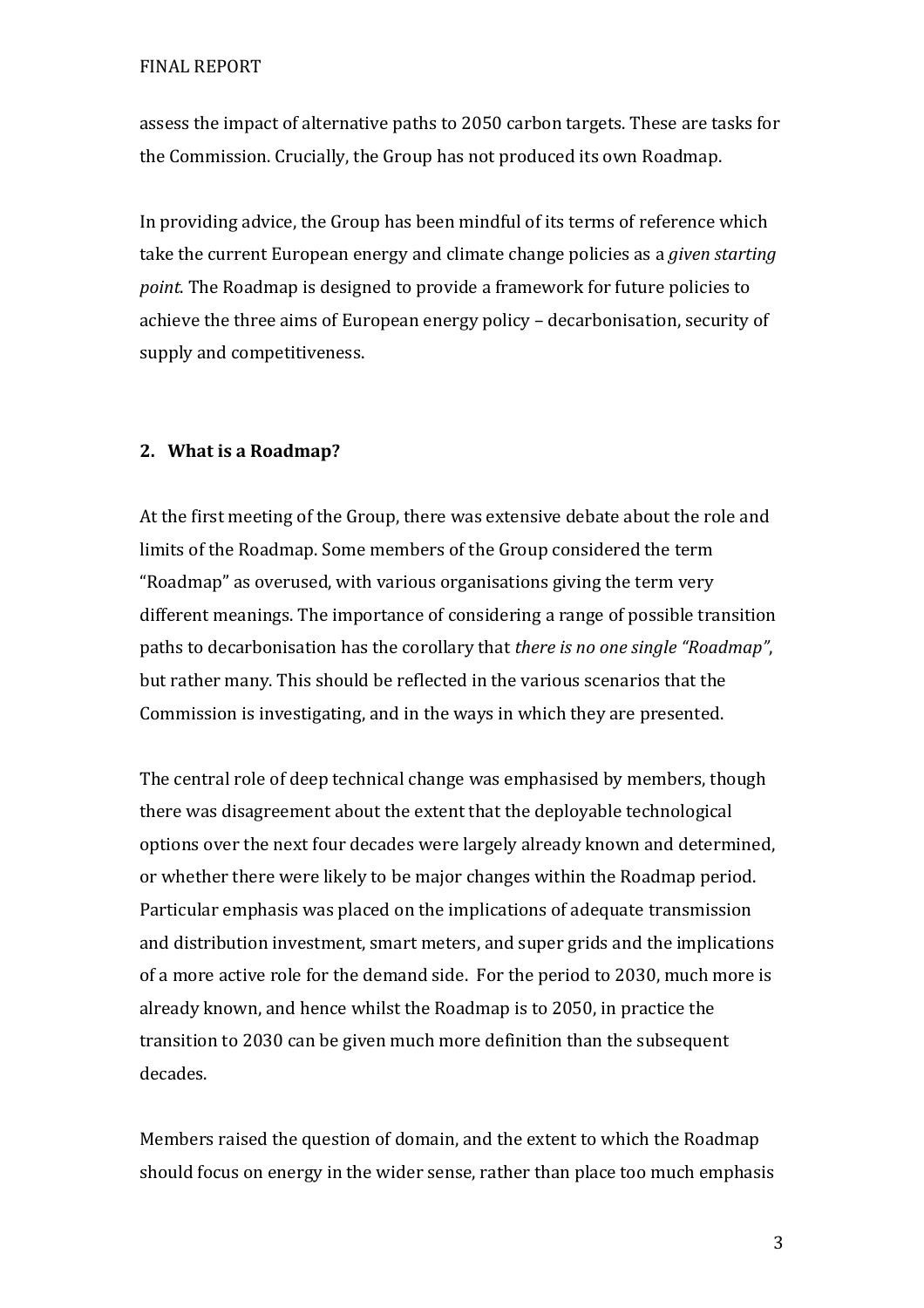on electricity. The view was expressed that decarbonisation of electricity was more straightforward than other energy sources and uses, and that the Roadmap should explicitly recognise all these other energy dimensions, rather than focussing exclusively on electricity. The role of transport – and in particular the electrification of transport – was emphasised by the Group, with significant consequences for the design and expansion of the electricity networks and almost complete decarbonisation of electricity production. The rationale for separate Roadmaps for transport and energy was therefore questioned, as was the provision of separate finances for the two sectors in the EU's budgetary arrangements. Recognition of the wider role of the oil and gas sectors in the Roadmap and the avoidance of too narrow an emphasis on the electricity sector was stressed.

Some members were concerned about the extent to which detailed modelling and underlying assumptions would be understood by the wider public, who would have to bear the costs of the decarbonisation transition, particularly if Europe's leadership in climate change was not matched by similar measures from other major economies. The price implications for consumers would need to be communicated and part of the role of the Roadmap should be to engage with the public on the full costs and implications of the radical transformation that decarbonisation implies. In this regard, attention was specifically drawn to the UK DECC 2050 Pathways Calculator as an example of how citizens could engage in the debate.

**Recommendation One: The Commission should set out in the Roadmap its role, limits and uncertainties, and address the diversity of possible transition paths. Flexibility in the face of possible technical and other change should be given a central place in the Roadmap.** 

**Recommendation Two: The Commission should integrate the transport and energy Roadmaps, with explicit modelling of the consequences of the electrification of transport for the electricity and gas sectors, and of the role of the oil sector.**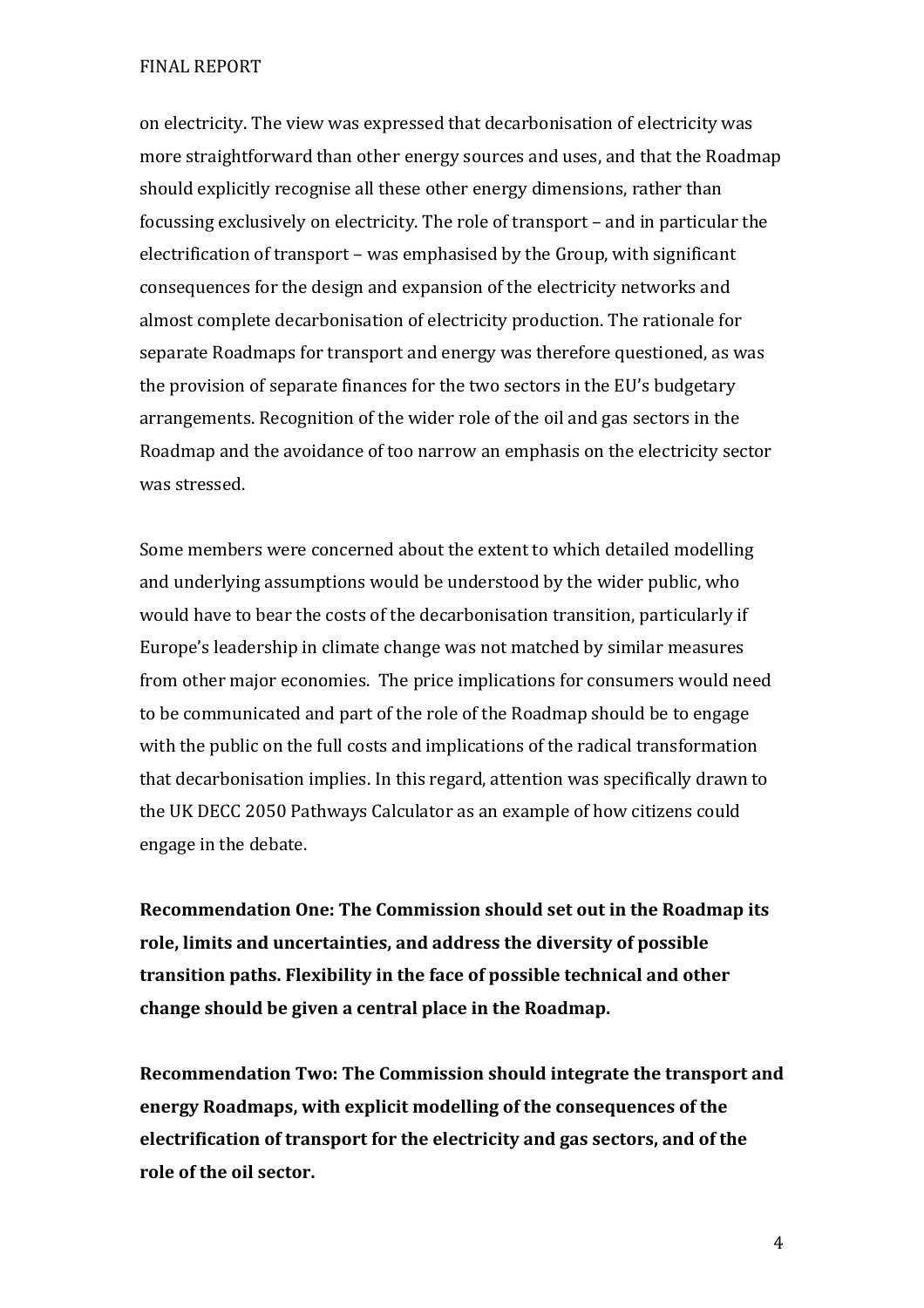**Recommendation Three: The Commission should set out in the Roadmap how the outcomes will be presented transparently to the wider public to ensure full public engagement and understanding of the necessary tradeoffs.** 

# **3. What is the policy context for the Roadmap?**

There are three main pillars to the existing policy framework on which the Roadmap must build:

- The Internal Energy Market (IEM)
- The climate change framework
- The external framework, including the European Energy Community Treaty and the Eastern Partnership

These measures are all in the context where the choice of the energy mix and most of the policy instruments remain largely a *national* matter. The Lisbon Treaty, whilst incorporating a chapter on energy and considerably extending the powers of the Commission with respect to energy policy, specifically reserved the energy mix to national governments.

Taking each in turn, there have been three phases to the development of EU directives to complete the **Internal Energy Market (IEM)**: the first round of Directives (1996 and 1998); the second round (2003); and the third package (2007). The current aim is to complete the IEM by 2014. The Group drew attention to the fact that most of the current low carbon technologies (notably wind and solar) were being supported *outside* the market, hence reducing the scope and role of the IEM. It was noted too that coal and nuclear received support in a number of EU member countries. The need to align the IEM and the decarbonisation and security agendas was emphasised, and the Roadmap should explain how this is to be achieved.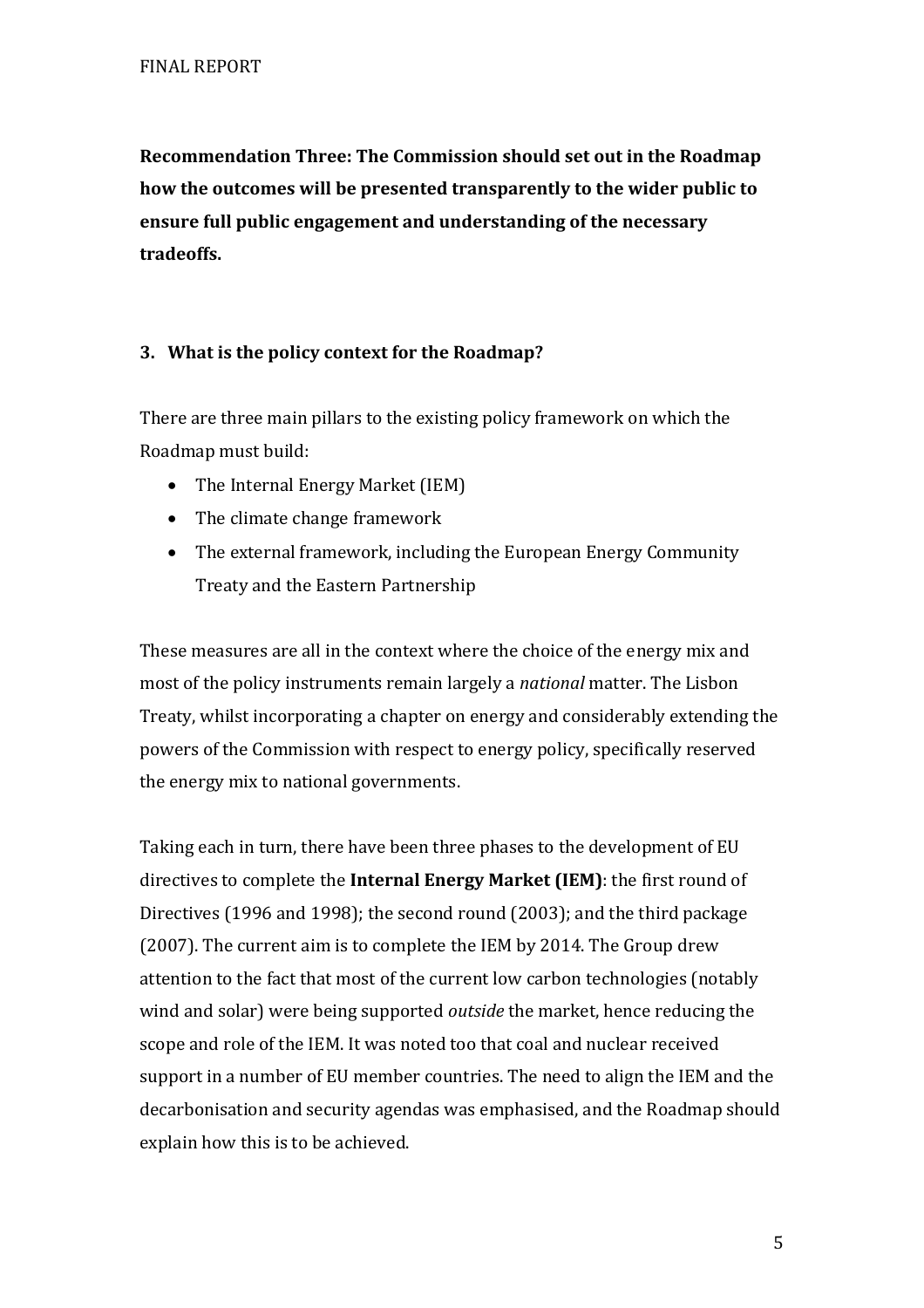The **climate change framework** itself builds upon several phases to the development of EU climate change policy. Early measures included support for the Kyoto Protocol, and then the EUETS. Most recently the Climate Change Package set out the 2020-20-20 measures, with Directives covering the 2020 carbon target and the 20% renewables targets, and an ambition to achieve the 20% energy efficiency target by 2020. The EU has adopted a commitment to reduce the production of greenhouse gas emissions to 80-95% below the 1990 levels by 2050, and actively pursued an international agreement at Copenhagen. The Roadmap is being prepared on the *assumption* that other countries will play their part in addressing what is a global and not just a European problem. The Group nevertheless considered the possibility that international agreement may not be forthcoming as rapidly or completely as the Commission would like.

The overarching *Low Carbon Roadmap*, already published, provides a further framework within which the Energy Roadmap is set.

On the **external dimension,** the EU has an active neighbourhood energy policy. The main components are the European Energy Community Treaty (ECT), the Eastern Partnership and the relations with Russia. For the purposes of the Roadmap, the important element is the ECT that incorporates the *acquis* into treaty members' obligations, and in particular the carbon and renewables targets. The implication is that the Roadmap will influence energy policy beyond the EU's borders – in the Balkans, North Africa, Eastern Europe, South East Europe and the Caspian states. One member, stressing the importance of universal global access to electricity, regarded this as a core issue for the Roadmap.

#### **4. Are there trade-offs between the objectives?**

The IEM and the climate change package confront Europe with an enormous challenge, the scale of which is yet far from apparent to the general public (who will have to pay for the investments) and indeed to many governments. The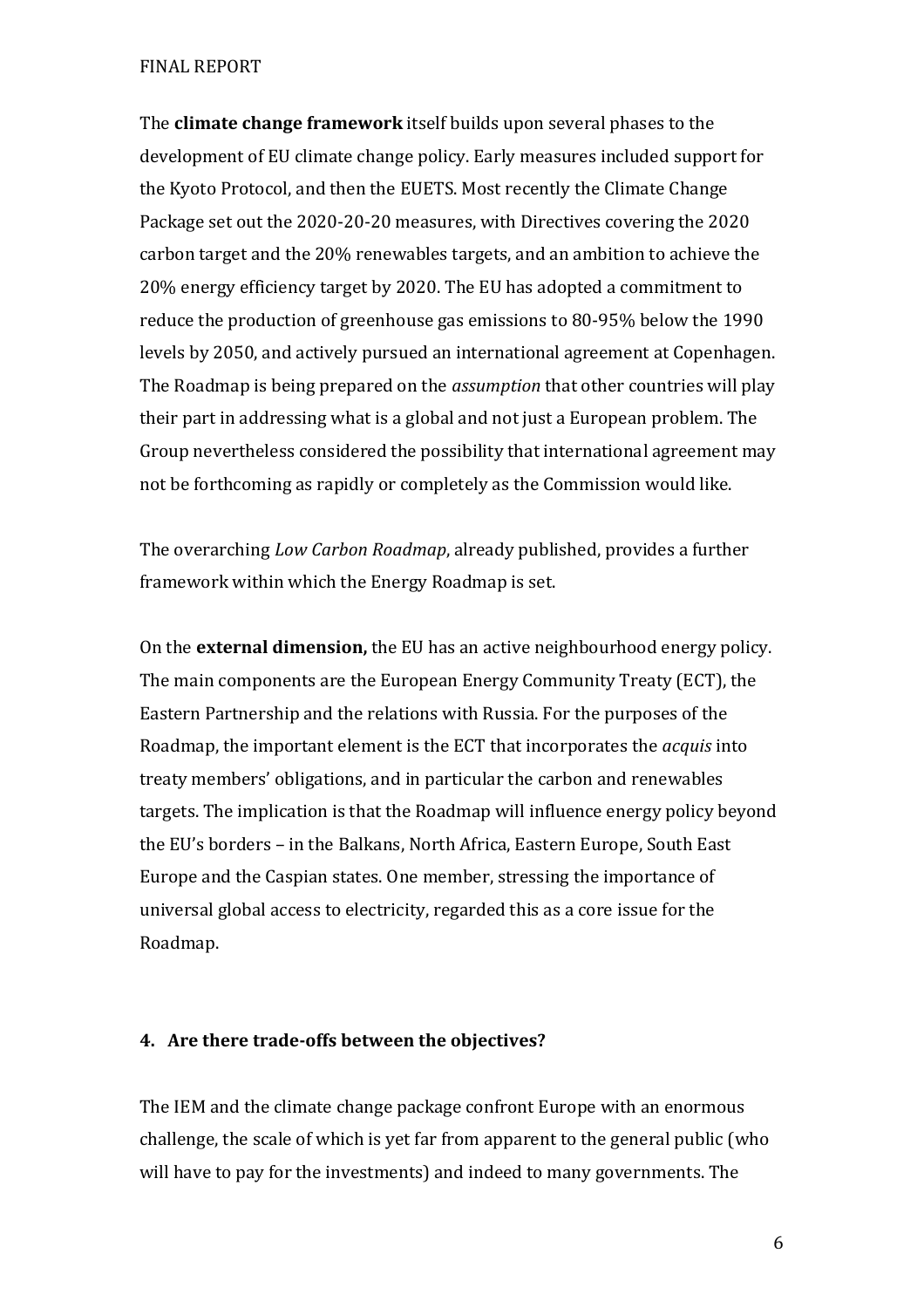almost complete decarbonisation of the energy sector in the next four decades requires the replacement of most of the existing assets. Energy intensive industries will either have to switch to low carbon energy supplies or exit the European economy. The relative price of energy between the EU and other major economies (including also compensation measures to combat carbon leakage) will be critical in determining the outcome for the energy intensive sectors. Both the completion of the IEM and the decarbonisation of the energy sector require the development of an integrated set of energy networks ― and hence further infrastructure beyond the requirements for decarbonisation.

These enormous investments must be achieved whilst ensuring security of supply and protecting and enhancing the competitiveness of the European economy – in other words, all three objectives (decarbonisation, security of supply and competitiveness) need to be met *simultaneously*. There was also discussion of the relation between the IEM and decarbonisation on the one hand, and technological development on the other.

 It has been claimed that these three objectives do not conflict: that decarbonisation policies enhance security of supply by reducing reliance on (frequently imported) fossil fuels, and that the investment in decarbonisation will create green growth, offsetting losses to "brown" jobs and industries. The assumption of high, rising and volatile fossil fuel prices forms part of this "winwin-win" argument. The Group held differing views about the direction of fossil fuel prices, (notably in respect of gas and the impact of shale gas) and in any event it was argued that the Roadmap should not be dependent on any one fuel price projection, and the scenarios should model a wide range of possible outcomes.

Not all the Group was entirely convinced by this happy coincidence of objectives. Some members of the Group considered that intermittent renewable technologies may, if developed to a substantive or dominating share of the energy market and not complemented by appropriate measures, create issues in respect of security of supply, and for many members of the Group the problem of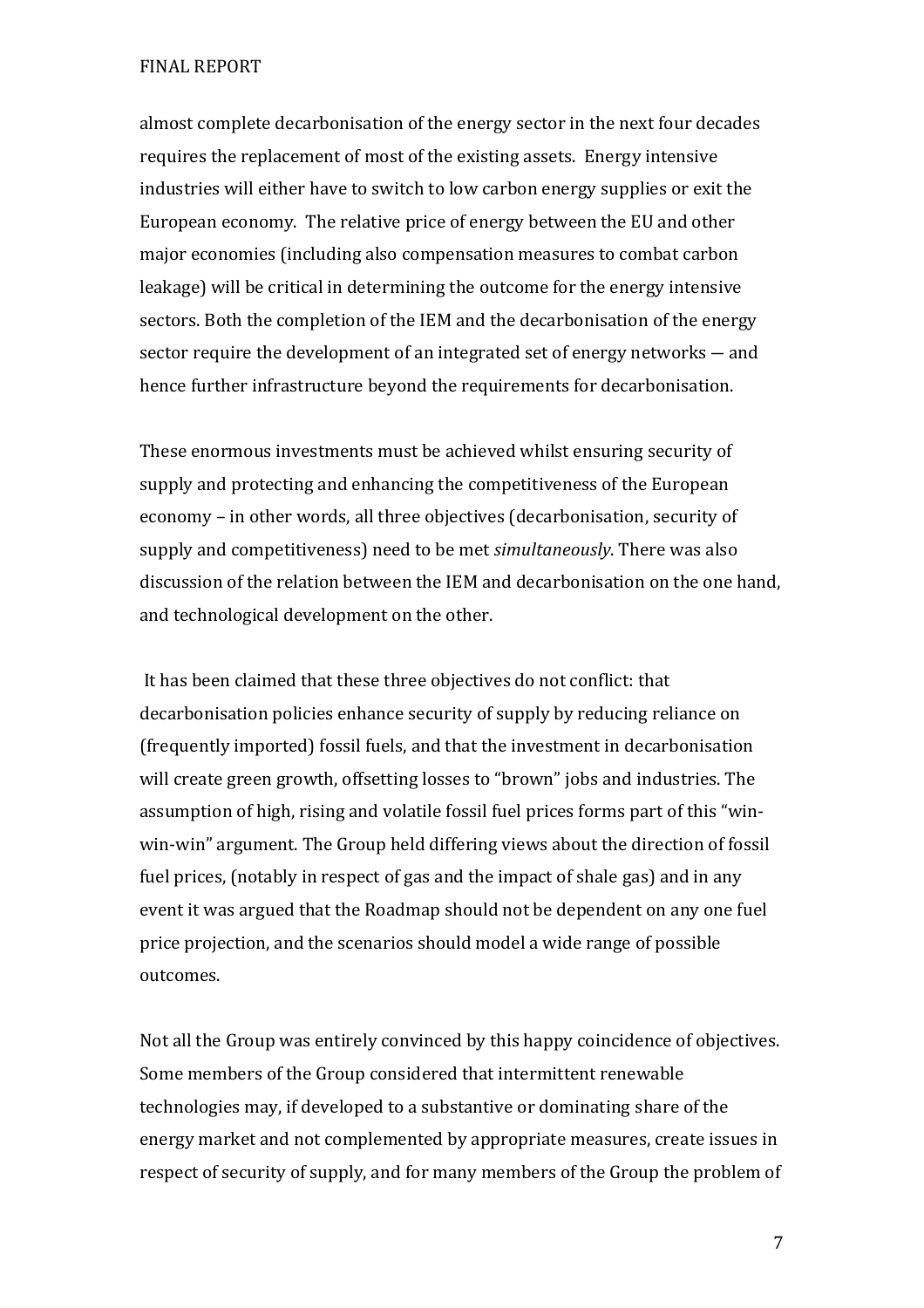carbon leakage remains a substantive one, if other countries do not follow the EU's lead.

Some members considered that the Roadmap should make clear whether the carbon objective was unconditional in respect of the action of other countries, and whether it was a "trump" objective, or could be traded off against security and competitiveness objectives. To the extent that the Roadmap was primarily identifying policy frameworks and scenarios to achieve the 2050 emissions reduction target, the Group recommended that the Roadmap should identify the consequences to the other objectives of various decarbonisation paths, and set out the measures that would need to be taken to ensure adequate security of supply and protect competitiveness with different technological mixes. In particular, various levels of renewables shares should be explicitly modelled alongside the security and competitive implications comprising the whole life cycle.

**Recommendation Four: the Roadmap should explicitly address and make transparent the potential trade-offs between the three objectives under each scenario. The Roadmap should explicitly provide for flexibility in policy measures in the event that other countries do not play their part in addressing the global challenge of climate change, and if competitiveness and security problems materialise.** 

**Recommendation Five: the Roadmap should set out the consequences and mitigating measures under each scenario for security of supply and competitiveness while taking the whole lifecycle into account. Each scenario should set out the associated measures to protect security and competitiveness.**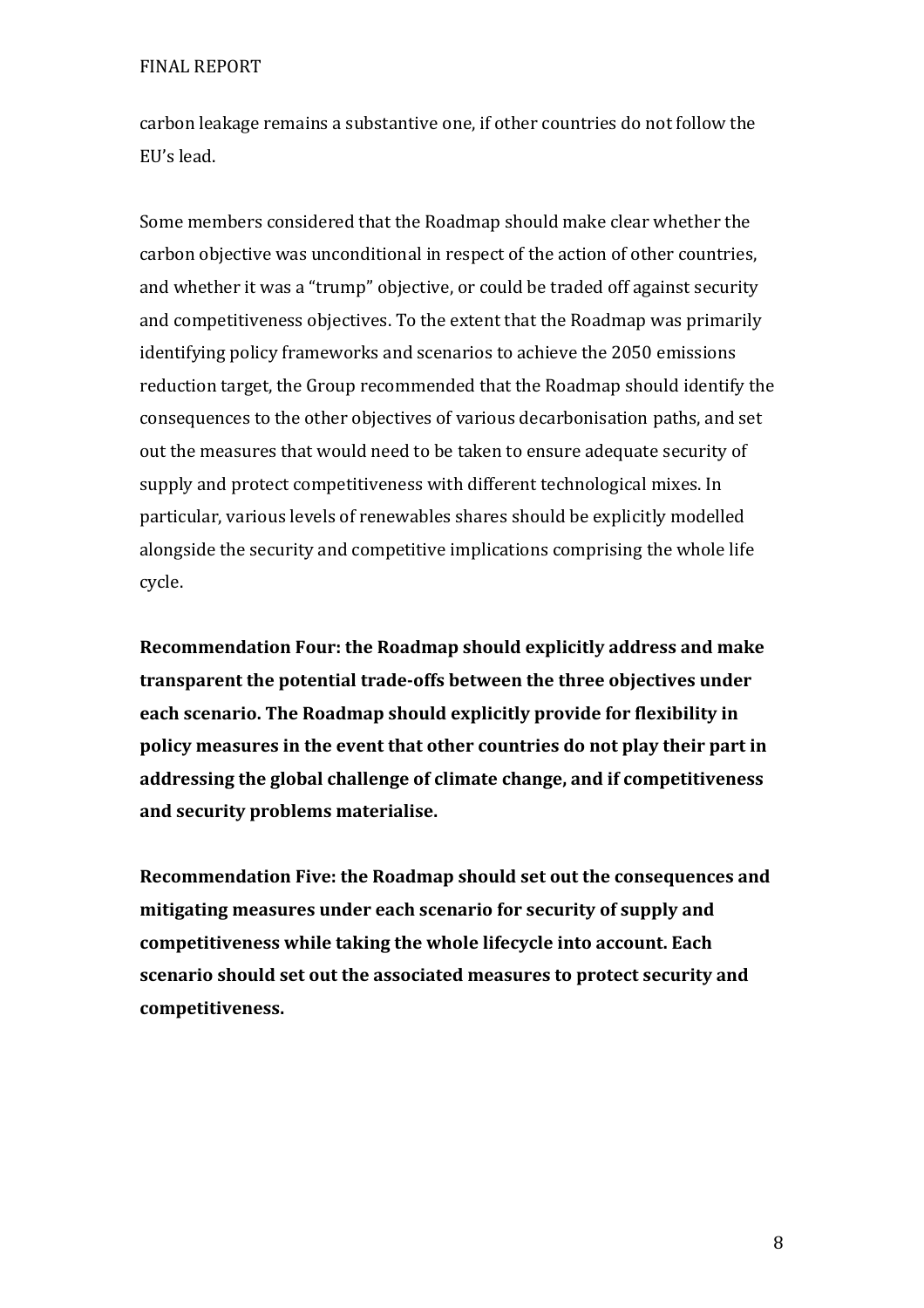#### **5. What happens if other countries do not follow the EU lead?**

A number of members of the Group were particularly concerned about the consequences of other major economies not following the EU's lead. It is already apparent that the ambitions the EU had for the Copenhagen COP have not been fulfilled, and recent developments in the US do not encourage the expectation of early action on binding legal carbon caps. Whilst China has moved quickly to develop its domestic supply and its export potential in renewables technologies, members of the Group noted that China also plans to greatly expand its coal-fired electricity generation. On current plans, such an increase in China's coal burn would negate much of the positive impacts of EU mitigation measures, and indeed the "carbon leakage" problems may be exacerbated, and continue to undermine the impact of the reduction of carbon production in Europe. Whilst carbon production might fall, carbon consumption may not – and indeed strong rises in carbon consumption in some EU countries since 1990 were noted.

The Group reiterated the importance of the Energy Roadmap focussing on *global* climate change, and assessing the impact of European policy not just on EU carbon production, but on global emissions. Thus some members considered that carbon *production* and carbon *consumption* within the EU should both be explicitly modelled for the Roadmap. Some members questioned both the feasibility and the relevance of the EU's 2050 carbon *production* target in this context. Others pointed to a number of difficulties in measuring and modelling carbon consumption.

The problem of carbon leakage is not limited to China, India and the US. Leakage to countries on the EU's borders was specifically mentioned, and in this context the importance of the ECT was emphasised. In the absence of appropriate policies and measures, energy intensive industries on Europe's borders could evade the carbon reduction costs, and export their products back into the EU. Additionally, higher carbon electricity generation could be generated just outside Europe and then fed back in as and when the European-wide electricity grids develop.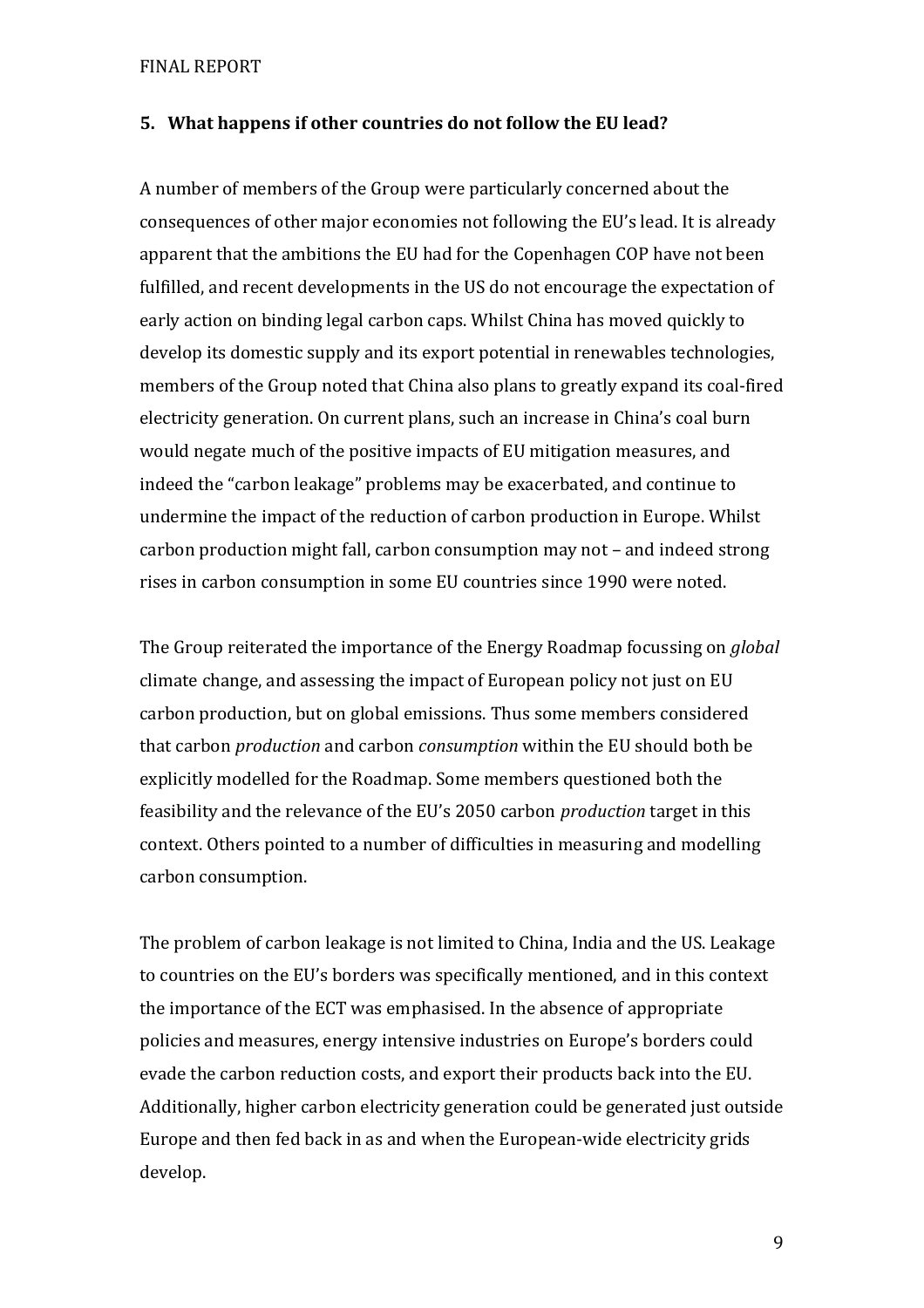The Group concluded that the issue of carbon leakage could not be ignored and that the Roadmap should explicitly address this issue. The options include setting carbon targets in consumption terms, border taxes (ensuring a level playing field between EU carbon constrained industries and imports from countries which do not price carbon) and adjustments to the EUETS to take account of the position of energy intensive industries.

**Recommendation Six: Whilst recognising the practical difficulties and the possible implications for the EUETS, the Roadmap should pay explicit attention to the challenges from carbon leakage under different scenarios, including consideration of the measurement of EU carbon consumption. The Roadmap should not be exclusively focussed on carbon production.** 

**Recommendation Seven: The Roadmap should explicitly address scenarios in which other countries take longer to develop climate change policies.** 

**Recommendation Eight: The ECT should be further developed in respect of agreeing carbon policies with Europe's neighbours.** 

#### **6. Should there be intermediate targets?**

In debating the role of the Roadmap in setting out a variety of transition paths, the Commission is taking the overarching carbon reduction target to 2050 as a *given.* The question therefore arises as to whether the Roadmap should indicate an intermediate carbon reduction target after the 2020 target, and before the 2050 target, and whether it should be conditional, in carbon production or consumption terms, and extend to targets for specific technologies (or groups of technologies), notably renewables and energy efficiency. Unsurprisingly members did not form an agreed position on an extended bundle of targets, and therefore debate focussed on the minimum basis of an intermediate carbon target.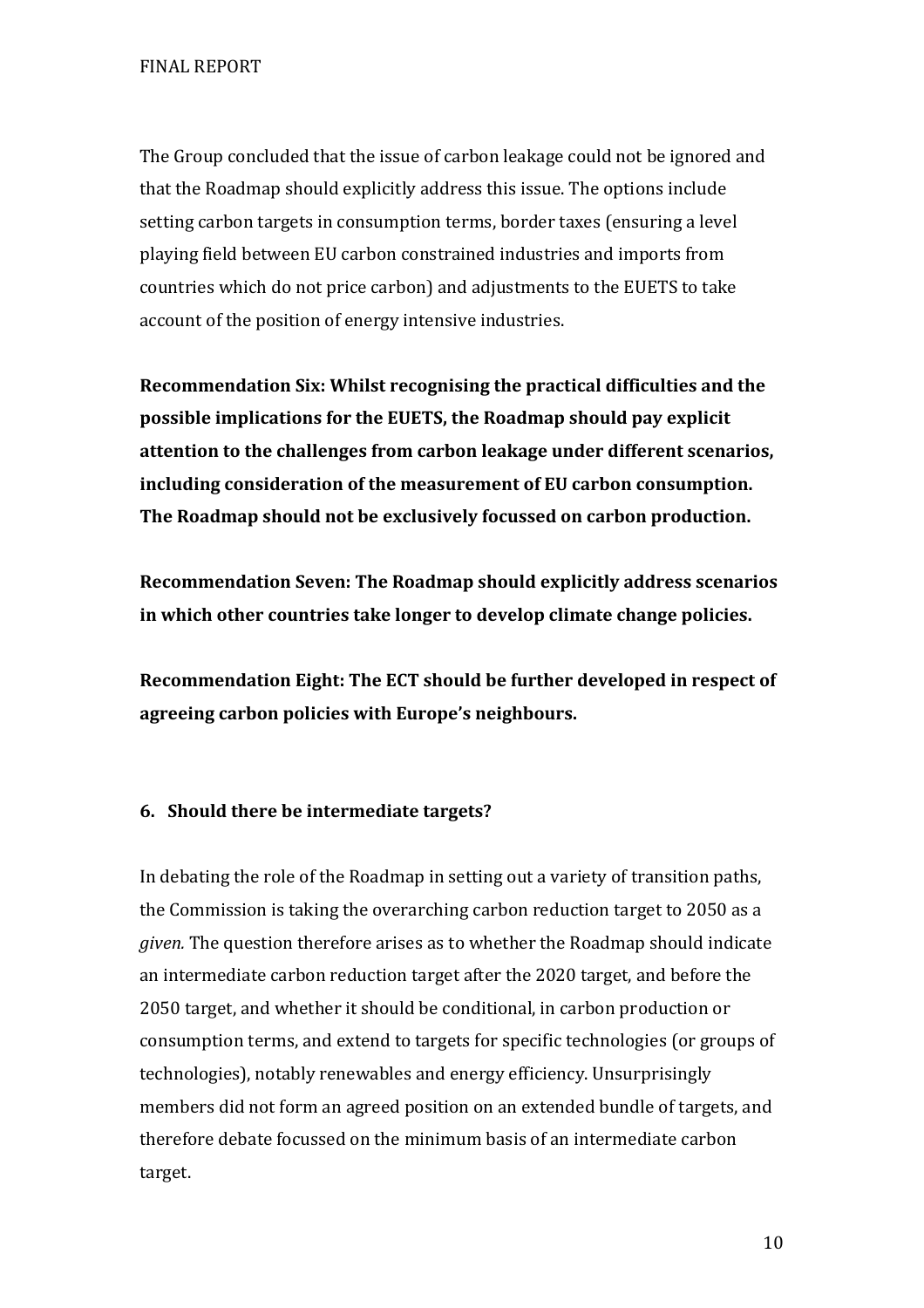Members of the Group were broadly sympathetic to the development of a 2030 intermediate carbon or greenhouse gas target consistent with the longer term targets, though there was considerable debate and disagreement about whether this should be unilateral or be conditional on other countries adopting similar targets. Members also discussed the basis of the range of possible disaggregated targets, noting the issues not only of conditionality, but also the sectors to which targets might be applied, and importance of carbon consumption.

There were very strong differences of opinion on the issue of additional intermediate targets. Some members expressed support for a rolling forward of the renewables and energy efficiency targets, highlighting impacts on investors and infrastructure implications. Others argued against such targets, highlighting the problem of "picking winners", the need to take account of technical change, the role of gas, and the problems of lobbying and capture.

Whatever form of intermediate targets is adopted, the Group emphasised the need for *annual monitoring and reporting* on progress towards the 2050 target. It was argued that a process of annual reviews allows not only an assessment of how well the EU is doing, but would also help the credibility of the targets by requiring the EU to set out how it would deal with over- or underperformance as it materialised, or as conflicts between the three overarching objectives emerge, and the consequences for further policy actions.

**Recommendation Nine**: **the Roadmap should set out intermediate 2030 greenhouse gas targets to provide further clarity to investors. The Commission should assess the arguments for and against conditional or unconditional targets as well as for and against renewable and energy efficiency and other possible complimentary low carbon targets, taking account of the role of the transport sector and buildings.** 

**Recommendation Ten: There should be annual reviewing and reporting of progress in respect of each of the three objectives.**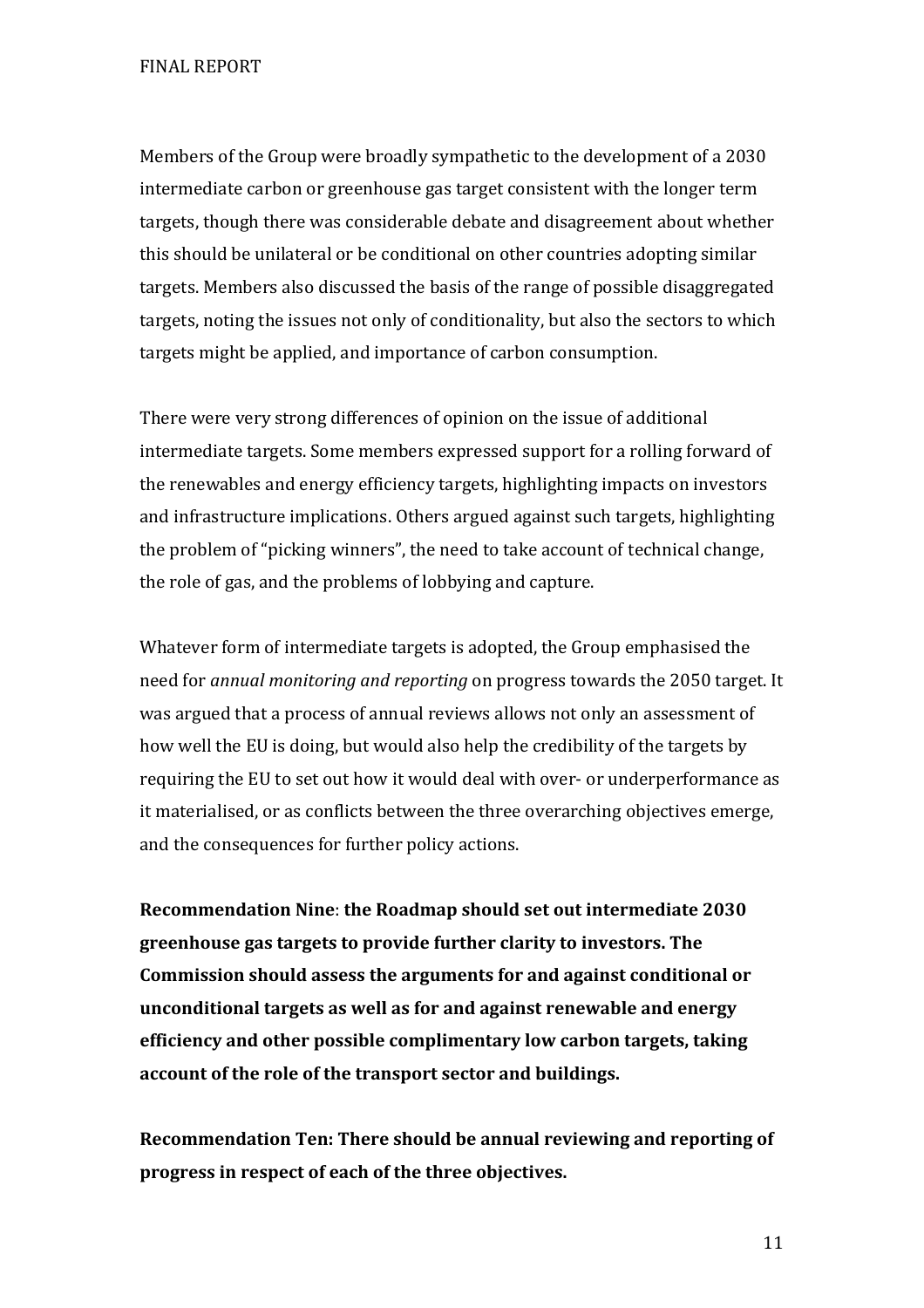## **7. Why Europe?**

The Roadmap is explicitly an EU construct, and hence at the core is the need to both respect the reserved areas for member states, and to spell out the benefits of achieving the overall objectives through common European approaches where appropriate, and where the gains from cooperation can be clearly demonstrated. Members of the Group noted in particular the consequences to neighbouring countries of Germany's recent decisions.

In respect of a number of European dimensions, members of the Group drew particular attention to first, the extent to which infrastructure was more cost effective if developed for the internal market *as a whole*. Insufficient attention has been paid to modelling a European electricity and gas transmission network linked to pan-European production sites (super grids), rather than solely considering links between the member states. Such modelling and the recognition of the impacts of technical change for grids should be explicit in the Roadmap and its role in implementing the IEM should be emphasised. Second, the gains to security from interconnection, and hence the creation of considerable Europe-wide portfolio effects from new infrastructure, should be explicitly modelled in the Roadmap. Third, the key role transmission plays in facilitating the development of renewables and support, given their intermittency and their locations (frequently not coincidental with the major load centres), should be incorporated into the scenarios and their implications. Finally, the gains from pooling R&D and innovation efforts in respect of renewables, CCS, batteries and storage, and other technologies should be estimated, and their implications for the S.E.T. Plan spelt out.

**Recommendation Eleven: the Commission should commission an independent study of the economic gains from European energy network integration and the economic gains from a common approach to climate**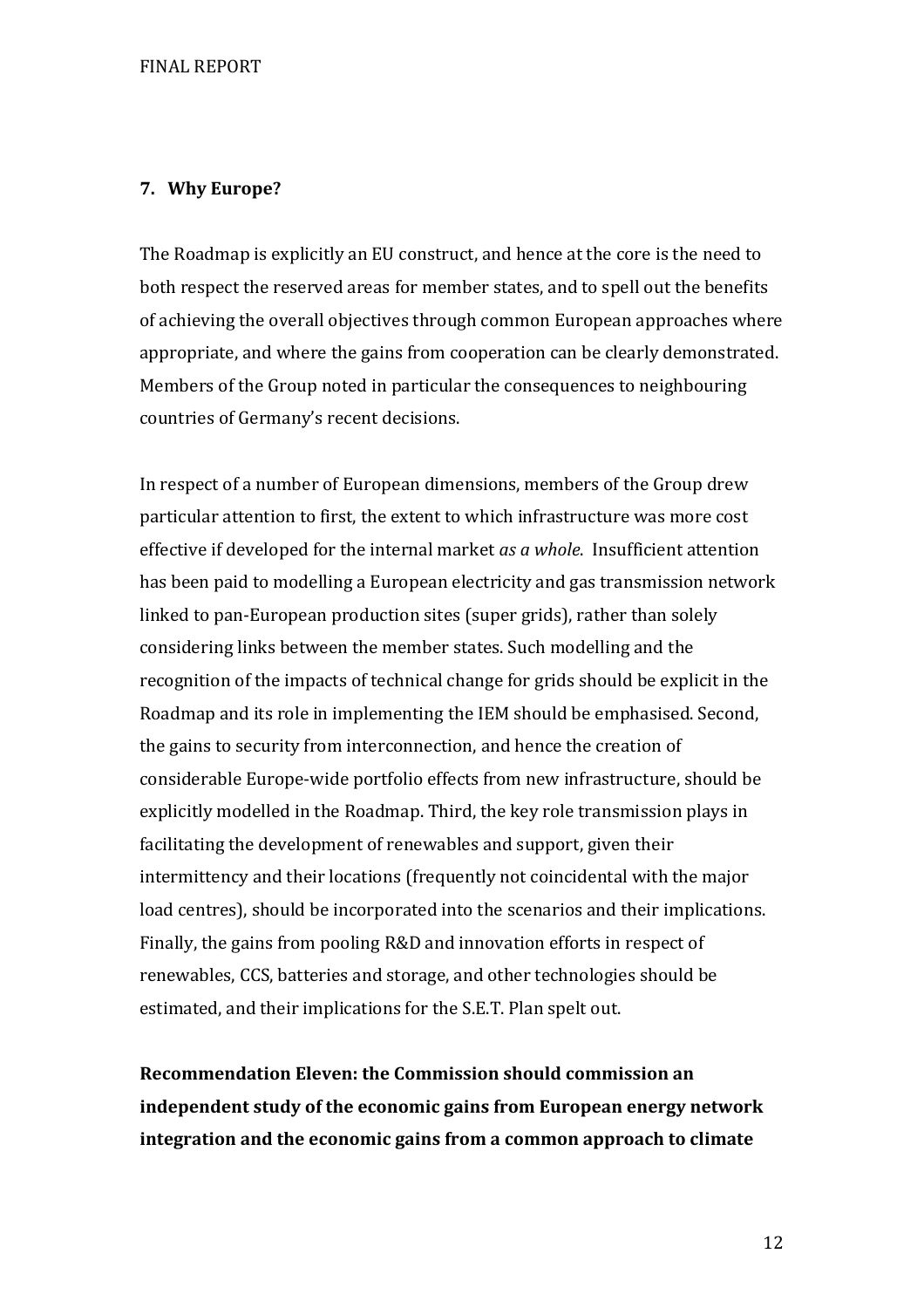**change mitigation, and compare these with the costs and benefits of heterogeneous national approaches to renewables and the technology mix.** 

## **8. How much harmonisation?**

Notwithstanding the gains from a Europe-wide approach noted above, many measures to achieve the three objectives are national and indeed even more localised. Measures to improve the energy efficiency of buildings are an obvious example. Particular attention was directed towards cities and urban design, and the potential gains from integrated city planning.

Some members stressed that these national competences do not however rule out the gains from common targets (for example for renewables and energy efficiency), nor the benefits from coordination and the sharing of R&D, innovation and best practice. If some countries make more rapid progress towards decarbonisation, some members considered that they would face a competitive disadvantage against slower EU members with implications for the IEM. Others thought it might be a competitive advantage.

The Group discussed the case for making the 2020 energy efficiency targets mandatory. There was no consensus on this. Issues raised included: the difficulty in defining benchmarks and baselines; and the short time now available to achieve the targets. The role of air conditioning was also raised. Some members questioned whether energy efficiency, though by definition a "good thing", would reduce demand, and if so by the amount assumed in Commission estimates. Others considered that energy efficiency had such a central role to play in meeting the overarching objectives, that notwithstanding the practical issues raised, the EU 2020 efficiency targets should be made mandatory, and rolled forward to 2030.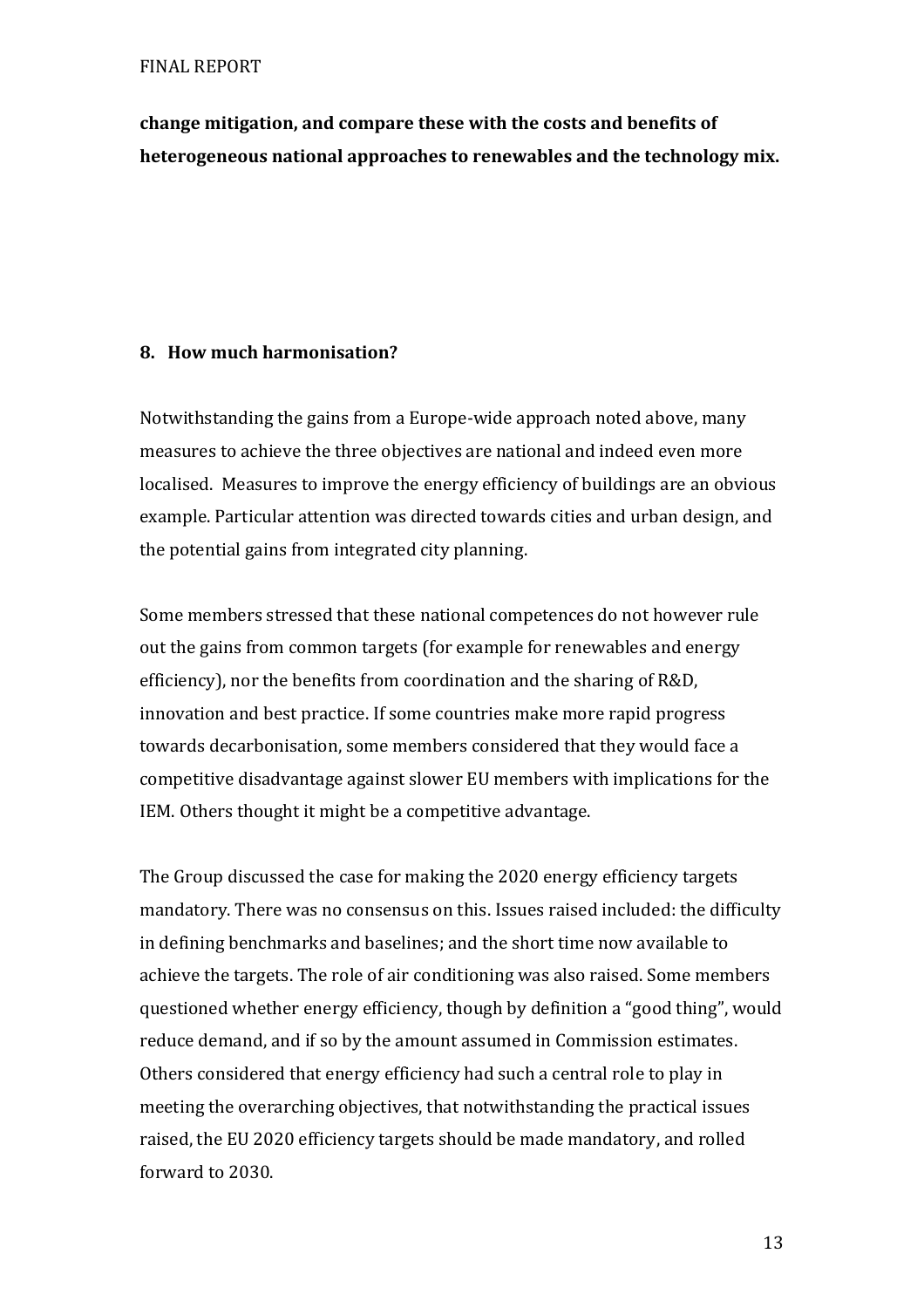In terms of the aspects of existing policies which are delegated to national competence, the Group noted the plethora of renewables support mechanisms across the EU, and the possible inefficiencies which might result. Looking ahead, specialisation in different types of renewables has obvious cost advantages. It was noted that solar energy was likely to be more successful in the south of Europe and wind power might be best placed on the north western locations.

This specialisation might extend beyond the EU's borders, notably in respect of solar in North Africa, and in this context, opportunities within the framework of the Energy Community Treaty and the EU's external relationships should be fully explored in the Roadmap.

#### **9. What role for the carbon price?**

The Group agreed that a carbon price was one necessary and crucial element in the transition, though there were different views as to how central it should be. Some members placed great emphasis on this market-based mechanism, and in particular its role in avoiding picking technological "winners". Others viewed the role of the carbon price as one component in a package of technology-driven measures. It was however widely (but not unanimously) viewed as unhelpful and economically inefficient to have different carbon prices and different carbon price mechanisms across the EU, not only raising the costs of transition, but also potentially distorting the internal market, especially the IEM.

The EUETS was set up with the intention of creating a credible EU-wide carbon price which would drive emissions reductions. The EUETS was the first large scale emission trading scheme, and the assumption was that other countries would, in due course, set up their own ETS regimes (especially the US), and that gradually these would become fungible with the EUETS. This has not happened, nor, in the opinion of the majority of the Group, is such an international development likely in the near future, or even at all.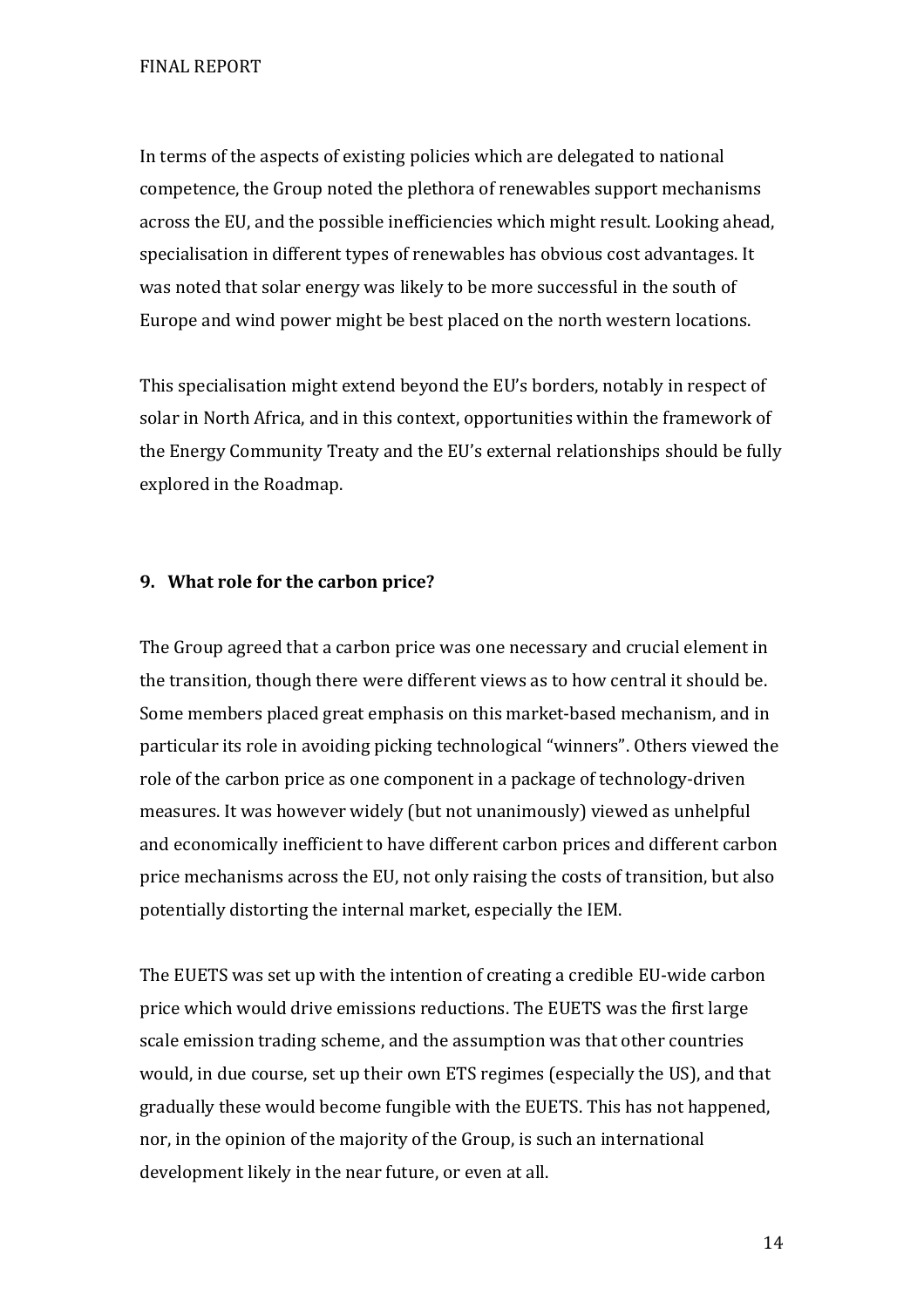For a variety of reasons, a number of member states have deemed the carbon price in the EUETS too low, volatile and short term to be sufficient, and have introduced their own explicit or implicit carbon taxes. These national innovations in carbon pricing have included: carbon taxes for the non-EUETS sectors; carbon taxes that overlap with the EUETS; and floor prices of carbon. In addition, energy taxes have been adjusted at the national level to take greater account of the carbon content of the different fuels.

Members of the Group considered the possible flaws in the EUETS design and some members of the Group expressed a considerable degree of scepticism about the future role of the EUETS. Others regarded the EUETS as central to EU climate change policy. Some members of the Group argued that the Roadmap should make clear whether, if an intermediate target to 2030 is recommended, the EUETS cap would be formally tied to it.

Most of the Group considered that the development of lots of different carbon prices was not only inefficient in carbon terms but also distorted the IEM. It recommended that the Commission should, through the Roadmap, set out the costs and benefits of this national diversity, as part of the wider consideration of the costs of different pathways to achieve the 2050 carbon target.

Mindful of the problem of carbon leakage and the possible undermining of energy intensive industries within the EU, where other countries do not adopt commensurate carbon prices and carbon reduction measures of their own, the Group considered the case for a carbon border tax and other possible border adjustments. Many practical and political obstacles were noted, but the Group concluded that this was sufficiently likely to be an efficient way of addressing leakage to conclude that the Roadmap should at least investigate the costs and benefits of this option, and compare it with other options.

An alternative under consideration is to give special treatment under the EUETS to energy intensive industries facing international competition. Notwithstanding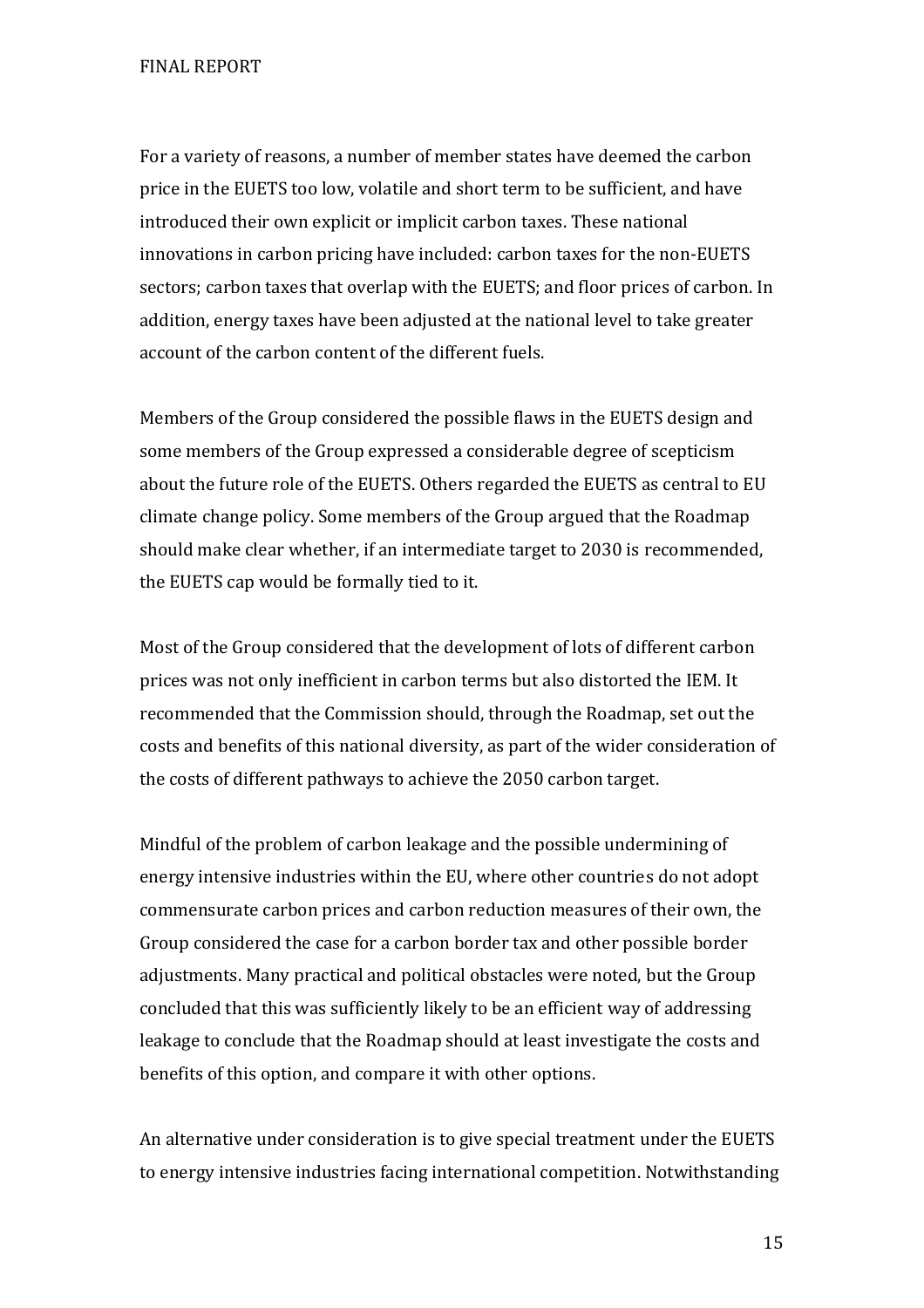the appeal to some lobbyists and its broader political appeal, this approach has a number of obvious drawbacks, not only weakening the EUETS, but also implying higher reductions (and less permits) for the rest of industry.

**Recommendation Twelve: the Roadmap should stress the central role of a common carbon price in the EU and clarify the relationship between the EUETS and an intermediate 2030 target.** 

**Recommendation Thirteen**: **the Roadmap should take explicit account of national measures to introduce carbon taxes and carbon floor prices, and set out the rationale, benefits and costs of a common European approach to carbon pricing, and the costs and benefits of national diversity. The Roadmap should explore options to bolster and reinforce the carbon price across the EU.** 

**Recommendation Fourteen: the Roadmap should propose a regular assessment of the measures taken to combat carbon leakage and consider the case for a carbon border tax and other compensating measures.** 

# **10.What role for scenario modelling and the PRIMES model?**

The second meeting of the Group was devoted largely to consideration of the Commission's scenarios and the supporting role of the PRIMES model. It should be stressed that it was not the job of the Group to comment on and critique in detail the PRIMES model, but rather to consider how it fed into the scenarios and the Roadmap.

The PRIMES model is one tool, and it plays a central role in the Commission's work on the Roadmap. Members of the Group raised a host of questions, and as a result a number of key points emerged. Essentially what matters is the assumptions that feed into the modelling of the scenarios, and the Group stressed the need for the Commission to be very explicit about these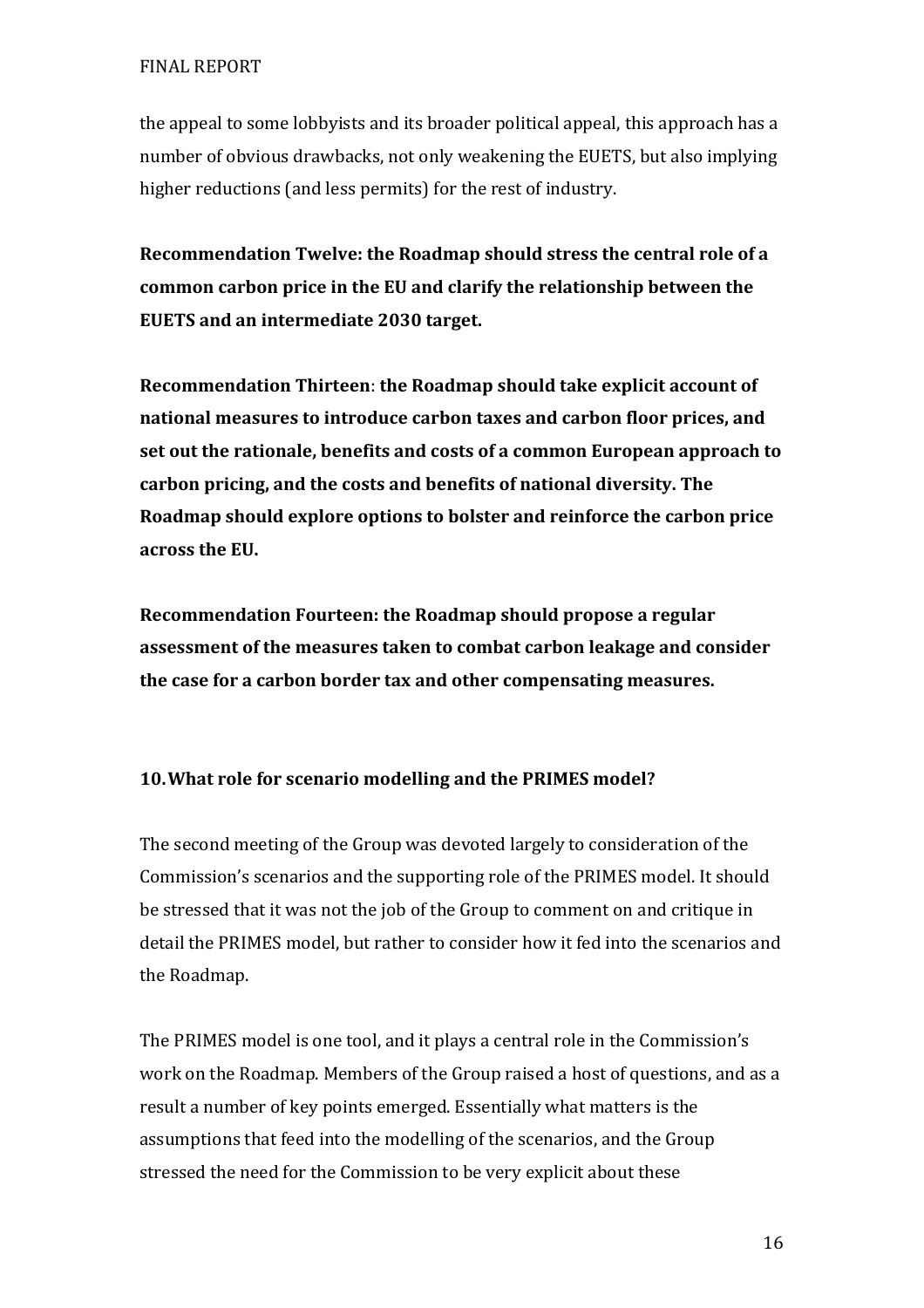assumptions, as well as testing sensitivity to changes in these exogenous variables.

Amongst the issues that emerged were: the assumption of perfect foresight by companies, but not by individuals; the use of different discount rates; the costs of different technologies; and fossil fuel prices. There was considerable debate about the role of fossil fuel price assumptions, including of the IEA's recent contributions. Major recent developments in international gas markets, notably shale gas, were considered.

The Group was concerned about the transparency of the PRIMES work, and in particular the property rights in the algorithms and detailed internal workings of the model. Whilst assumptions were published, the model remains the private property of the National Technical University of Athens. The consequence is that independent parties cannot replicate the results. This is a commercial matter for the Commission, but members of the Group pointed out that it does have obvious consequences for the credibility of the Roadmap.

The technical nature of the modelling limits that ability of wider public engagement, and some members of the Group were concerned that the Commission should make its work more widely available to non-technical audiences.

The Commission's seven scenarios (but not the results) were presented to the Group and in particular: the Common Reference Scenario; the Current Policy Initiatives Scenario; and the Five Decarbonisation scenarios. Particular attention by the Group members was paid to the decarbonisation scenarios: energy efficiency; diversified supply technologies; high renewables; delayed CCS; and low nuclear.

Amongst the issues discussed were: the extent to which the carbon price drives the scenarios; the absence of a "high nuclear scenario"; and the impact of delayed CCS not only on the electricity sector but also on industrial emissions. Amongst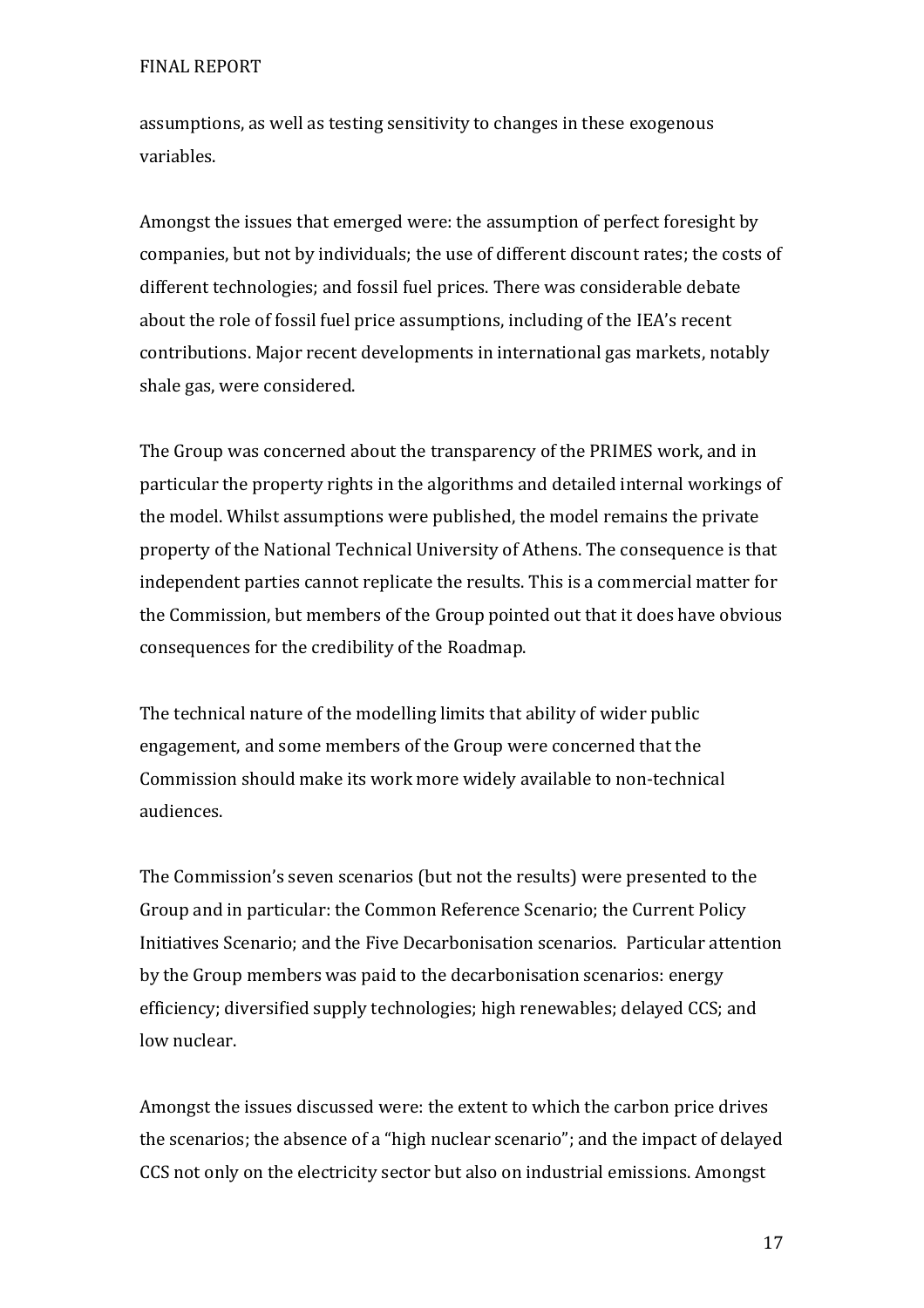the points made were: that the delayed CCS scenario could be taken as, in effect, a high nuclear scenario; and that a scenario with CCS plus biomass was needed as one of the ways of moving towards negative carbon emissions. Indeed negative carbon emissions technologies might be required in all scenarios to meet the overarching targets.

A number of members expressed more general scepticism about the methodology, and in particular the wider tendency to structure the energy policy around these scenarios rather than a wider framework of policy.

There was also concern about the extent to which the scenarios chosen might be interpreted as the main or only ones the Commission was considering. Criticism was also made of the possible interpretations of the titles given to the scenarios, and that these might encourage the public debate to focus on particular technologies rather than the broader policy framework. By separating out scenarios, common themes may be lost.

The Group was concerned that under each scenario the implications for security of supply and competitiveness might not be fully explored.

**Recommendation Fifteen: the PRIMES model should be made publically available so that its results can be replicated by interested parties and to the extent that the PRIMES model is used to support the Roadmap, the assumptions and technology costs should be made explicit.**

# **11.Should the Roadmap be technology-specific?**

There were very strong differences between members of the Group on the extent to which the Commission should be technology-specific in the Roadmap, especially in respect of renewables and energy efficiency.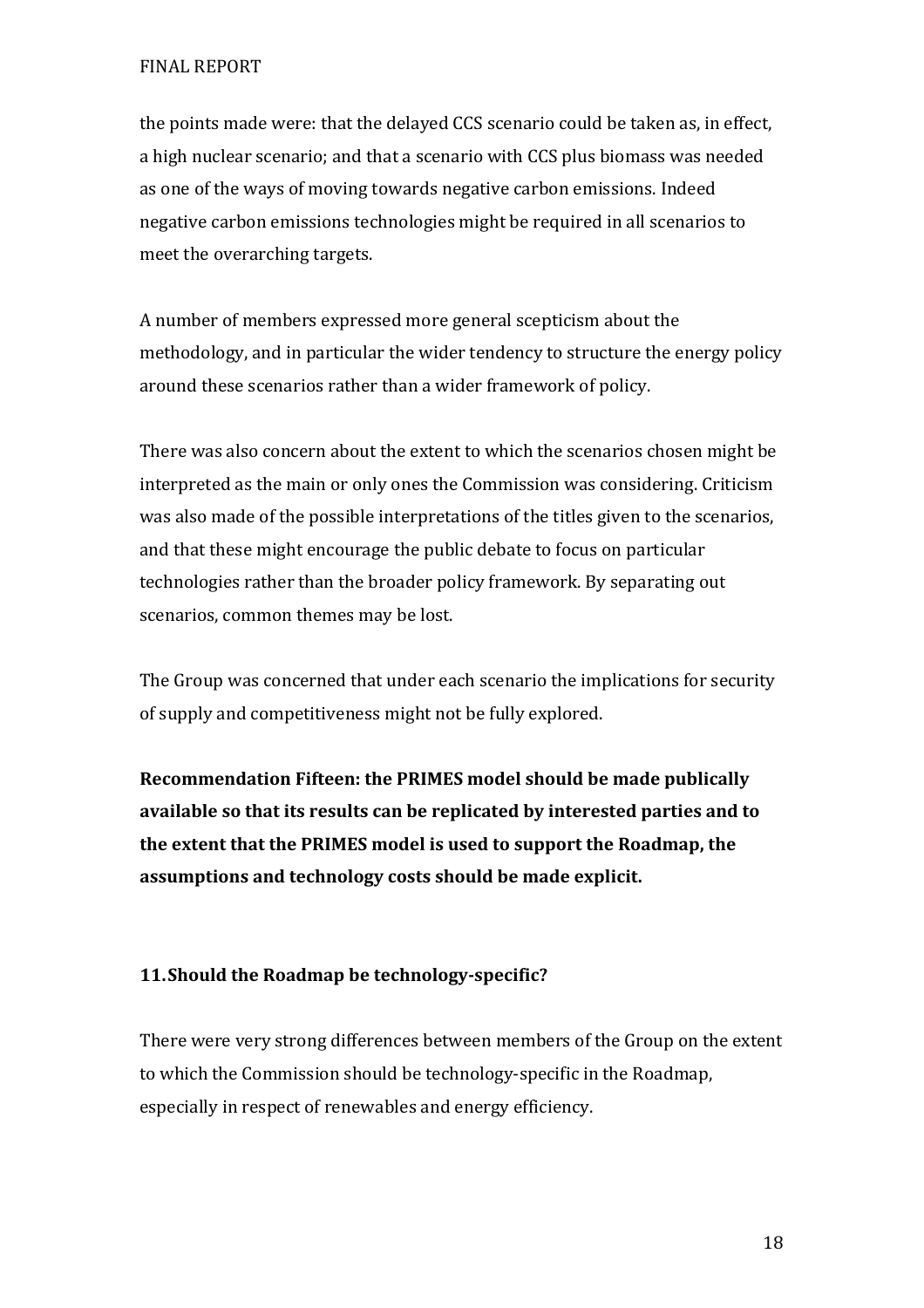One view was that, given the technological and market uncertainties, and given the uncertainty about the conduct of other major emitters, the most efficient strategy is to rely primarily on markets and market-based instruments to achieve the targets. These market-based instruments might include the carbon price, and prices for security of supply, with a border tax creating a level playing field between the EU and other countries which did not adopt similar measures. A variant might be to auction capacity in low carbon technologies, creating a market-based capacity mechanism, preferably with an EU-wide dimension.

The alternative view was that the Commission could not avoid additional elements of technological choice and some members strongly criticised existing elements. If the EU was minded to develop renewables on a larger scale, it was argued that this would require a host of ancillary investments and policy choices, notably in respect of networks and infrastructure and market design. A largescale electricification of transport would similarly require major ancillary investments. Some members suggested that this created a "chicken-and-egg" problem, and hence the EU should commit to a preferred path, and coordinate policies to facilitate the necessary investments.

Notwithstanding these differences in views, the Group nevertheless agreed that market instruments will be needed in any event, and at this stage in developing the pathways, the Commission should at minimum in the Roadmap point out the implications for coordinated investments under each of its scenarios.

#### **12.How should network investment and finance be facilitated?**

Networks are, in large measure, monopolies, and hence there is little option but to plan their expansion and integration. Markets cannot solve network design and development problems, though they can of course provide the finance.

The Group noted the Commission's various communications on infrastructure and the importance of developing European grids and gas networks―to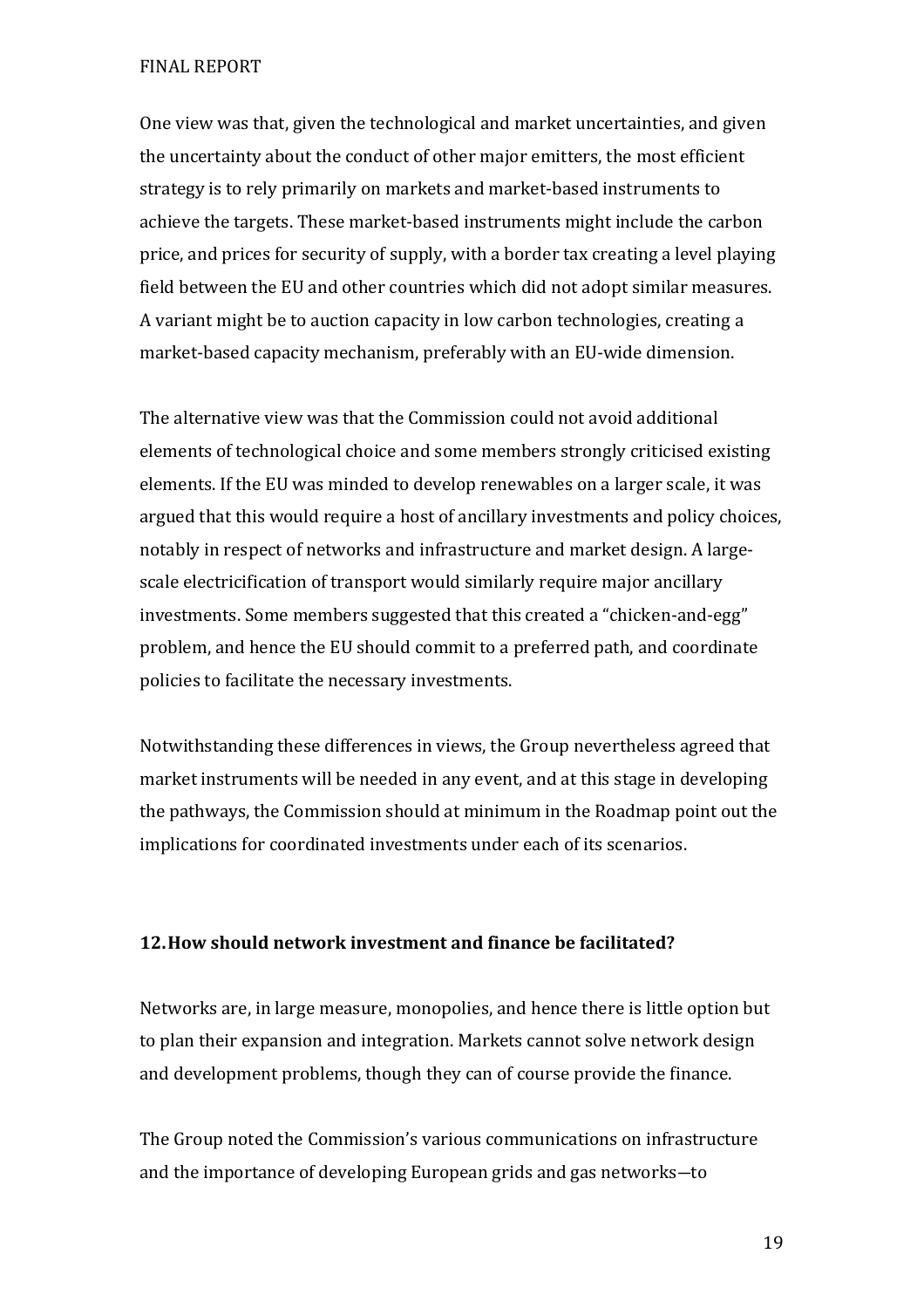complete the IEM, encourage price convergence and gain the economies of scale and portfolio benefits. These networks are doubly important in the context of the carbon reduction targets and building the scope for specialisation in different renewables and other technologies to different geographical areas within the EU and outside.

Such networks will not arise spontaneously, and the Group urged the Commission to take a strong position in the Roadmap not only on the need for Europe-wide networks, but also the associated investments, planning and finance. Pan-European networks should play a central role in the Roadmap.

The Group noted the sheer scale of the required investments to meet the decarbonisation target for 2050, both in networks and with the replacement of most of the electricity generation capacity in Europe, and the consequent urgency given the life cycle of investments.

The Group was concerned that although the Roadmap would require this investment to be forthcoming largely from the private capital markets, the EU had little by way of core policy measures to actually make this happen. Though the investments would in large measure be for the member states to deliver, there is as yet little evidence that this scale of investment will in fact be forthcoming. The role of the EIB was considered by some members to be extremely important. Some members also considered that the IEM should be redesigned to deliver the necessary investment incentives.

A key issue raised is the cost of capital. The Roadmap policy framework is designed to provide more certainty to investors for networks, buildings and generation, but to achieve this it has to be *credible.* It is far from obvious that such credibility has been achieved so far, and the Group emphasised the centrality of the investment finance question to the Roadmap.

**Recommendation Sixteen: the Roadmap should place the development of adequate European energy networks at its core.**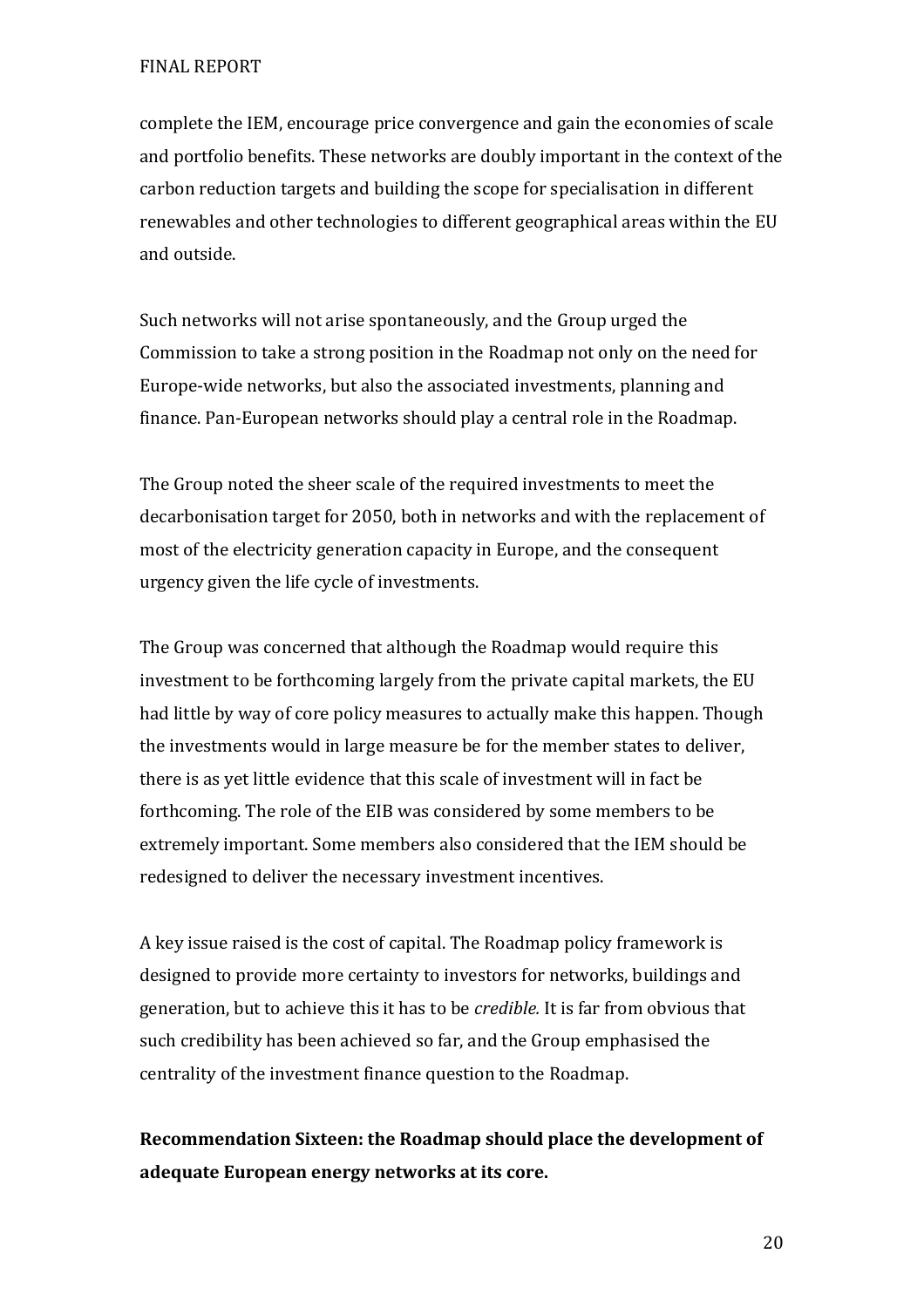**Recommendation Seventeen**: **the Roadmap should place considerable emphasis on the need to finance a major investment programme in both generation and networks, and spell out measures to minimise the cost of capital to the extent they are deemed necessary. There should be explicit reference to the role of European financial institutions, notably the EIB.** 

## **13.What role for EU regulation?**

The Group discussed the regulatory context, and the implications of national regulatory approaches for the development of the fully integrated IEM and the Europe-wide grids.

Whilst the IEM is due to be completed by 2014, the plethora of different market designs and the scale of the price disparities suggest that this dimension of European energy policy has a long way to go to meet the spirit as well as the letter of the IEM.

Ensuring the European integration of generation and of networks requires significant elements of EU-wide regulation, based upon common principles and rules. The Group noted the positive developments in respect of ACER, and the Roadmap should consider how and whether the renewables and other reserved and protected markets might be brought within the wider EU regulatory framework and the IEM.

**Recommendation Eighteen: the Roadmap should in each scenario set out the regulatory requirements and ways to overcome existing barriers.**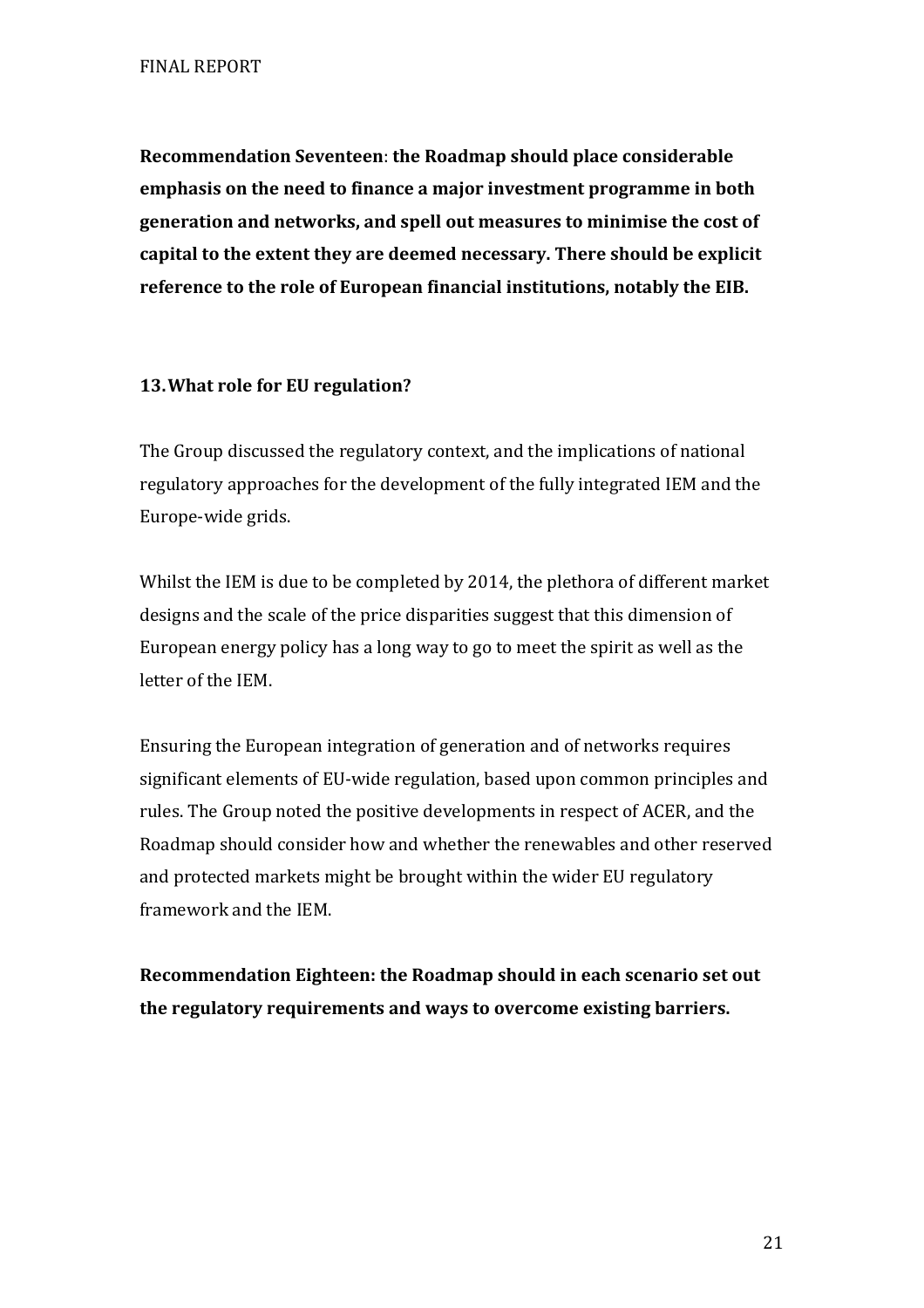## **14. What sort of policy framework should be provided?**

The Roadmap is intended to provide a *framework* rather than a specification of a particular technological pathway. However, some members pointed out that for many lobbyists and special interests, there is a strong pressure to favour particular technologies and particular reserved agendas, since they benefit from the subsidies and support mechanisms that would be required for a technologically-specific pathway. This is especially relevant to the advocates of nuclear power and specific renewables, like offshore wind.

Labelling the decarbonisation scenarios by terms like "high RES" and "low nuclear" may act to encourage such lobbyists to push for the adoption of their preferred technology.

The Group agreed that there were certain common policy framework components, independent of the particular pathway pursued. Amongst those discussed (but not necessarily agreed) were: a carbon price; the development of market-based capacity mechanisms; intermediate greenhouse gases 2030 targets; trading in renewables and other low carbon technologies; a plan for EUwide networks; and common regulatory principles.

Members variously suggested that additional measures, notably to address carbon leakage (carbon border taxes and other compensation measures), linkage between the EUETS and a 2030 target, floor prices for carbon, and an element of technological specificity should all be considered in the Roadmap and the scenarios.

Finally, the Group noted that this policy framework is a *package*, and the Roadmap should pay careful attention to their interactions, especially in respect of security of supply and competitiveness, rather than address each policy component in isolation.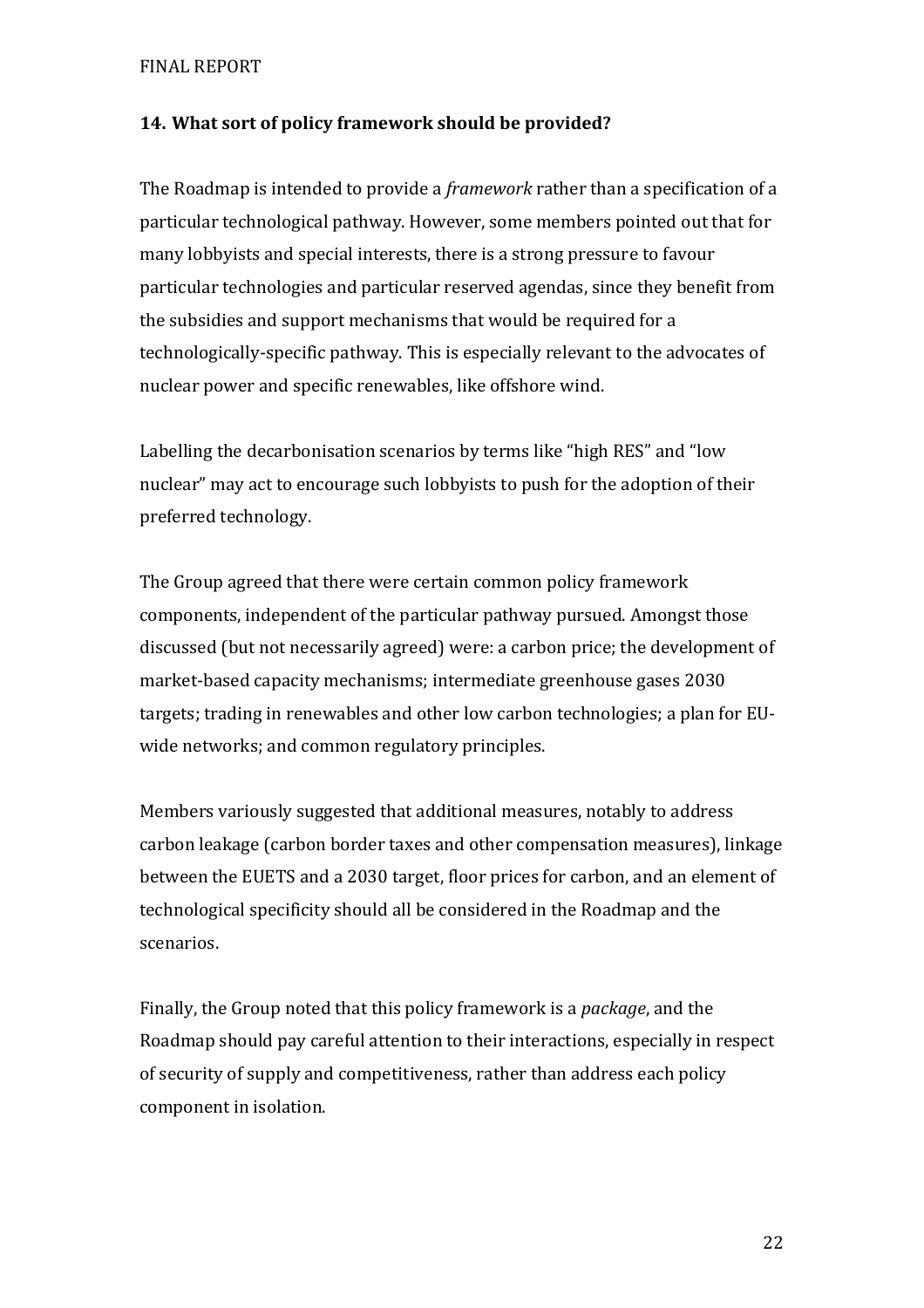**Recommendation Nineteen: a distinction should be made between setting the policy framework and detailed intervention in specific markets. The Roadmap should focus primarily on the former, leaving the choice of detailed policy instruments largely to the member states, whilst maintaining options for harmonisation where appropriate. In particular, the carbon price should be determined, where possible and practical, at the European level. Maximising the ability to trade between member states to meet targets should encourage the harmonisation of specific instruments. Harmonisation of market design should be further encouraged through the competitive forces of the IEM and the completion of the physical infrastructure of European energy networks.**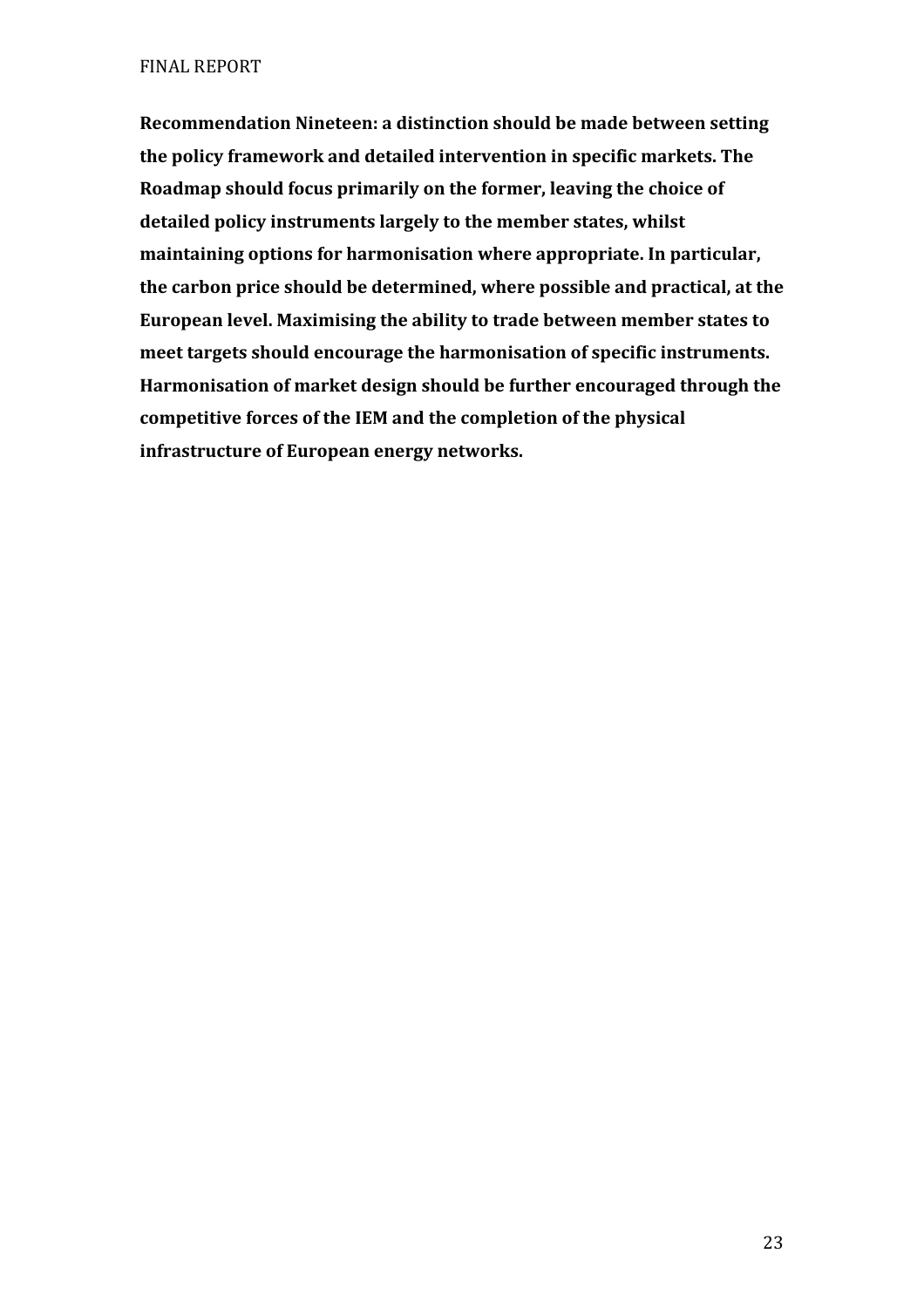## **15. Recommendations**

**Recommendation One: The Commission should set out in the Roadmap its role, limits and uncertainties, and address the diversity of possible transition paths. Flexibility in the face of possible technical and other change should be given a central place in the Roadmap.** 

**Recommendation Two: The Commission should integrate the transport and energy Roadmaps, with explicit modelling of the consequences of the electrification of transport for the electricity and gas sectors, and of the role of the oil sector.** 

**Recommendation Three: The Commission should set out in the Roadmap how the outcomes will be presented transparently to the wider public to ensure full public engagement and understanding of the necessary tradeoffs.** 

**Recommendation Four: the Roadmap should explicitly address and make transparent the potential trade-offs between the three objectives under each scenario. The Roadmap should explicitly provide for flexibility in policy measures in the event that other countries do not play their part in addressing the global challenge of climate change, and if competiveness and security problems materialise.** 

**Recommendation Five: the Roadmap should set out the consequences and mitigating measures under each scenario for security of supply and competitiveness while taking the whole lifecycle into account. Each scenario should set out the associated measures to protect security and competitiveness.** 

**Recommendation Six: Whilst recognising the practical difficulties and the possible implications for the EUETS, the Roadmap should pay explicit attention to the challenges from carbon leakage under different scenarios,**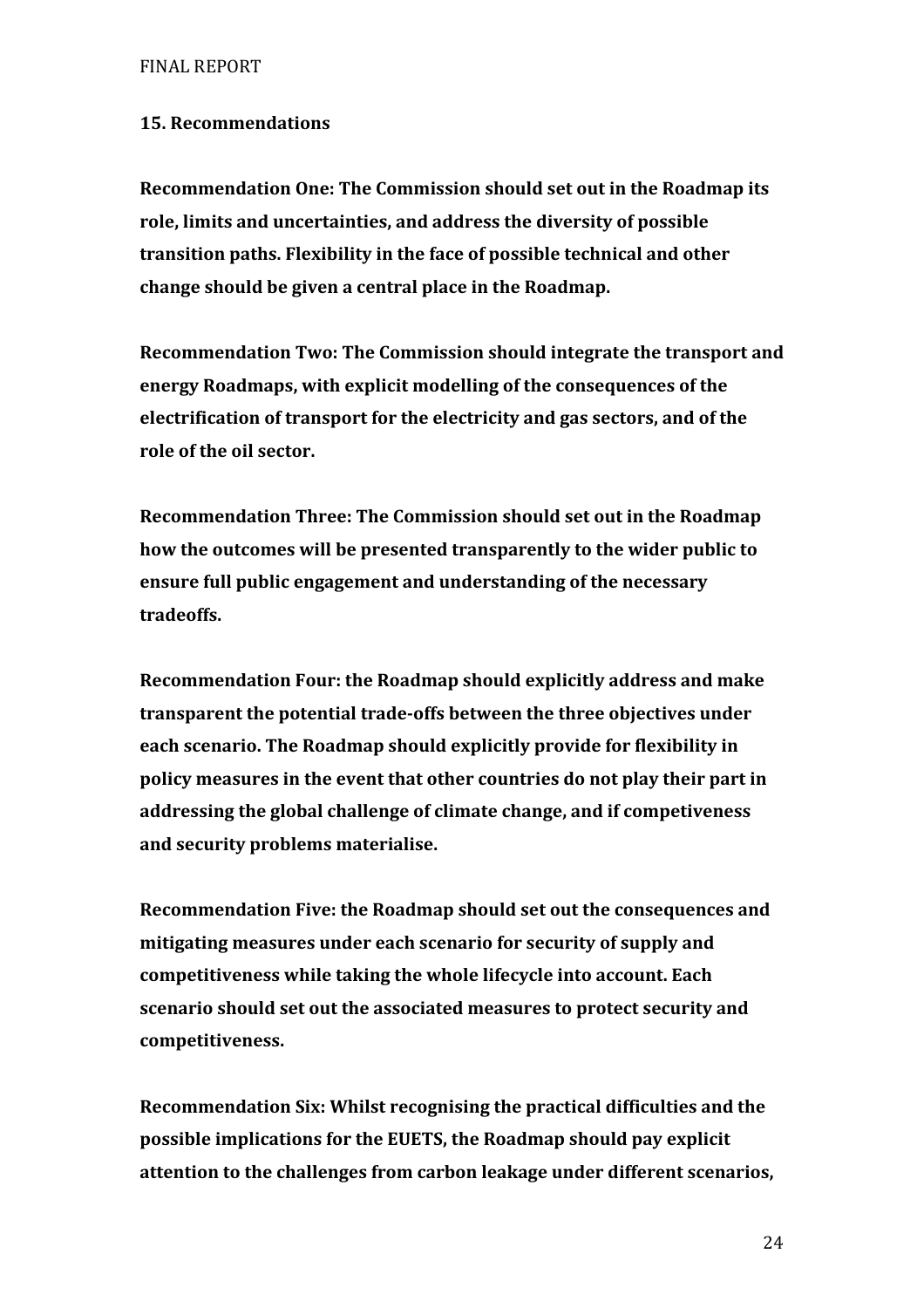**including consideration of the measurement of EU carbon consumption. The Roadmap should not be exclusively focussed on carbon production.** 

**Recommendation Seven: The Roadmap should explicitly address scenarios in which other countries take longer to develop climate change policies.** 

**Recommendation Eight: The ECT should be further developed in respect of agreeing carbon policies with Europe's neighbours.** 

**Recommendation Nine**: **the Roadmap should set out intermediate 2030 greenhouse gas targets to provide further clarity to investors. The Commission should assess the arguments for and against conditional or unconditional targets as well as for and against renewable and energy efficiency and other possible complimentary low carbon targets, taking account of the role of the transport sector and buildings.** 

**Recommendation Ten: There should be annual reviewing and reporting of progress in respect of each of the three objectives.** 

**Recommendation Eleven: the Commission should commission an independent study of the economic gains from European energy network integration and the economic gains from a common approach to climate change mitigation, and compare these with the costs and benefits of heterogeneous national approaches to renewables and the technology mix.** 

**Recommendation Twelve: the Roadmap should stress the central role of a common carbon price in the EU and clarify the relationship between the EUETS and an intermediate 2030 target.** 

**Recommendation Thirteen**: **the Roadmap should take explicit account of national measures to introduce carbon taxes and carbon floor prices, and set out the rationale, benefits and costs of a common European approach to carbon pricing, and the costs and benefits of national diversity. The**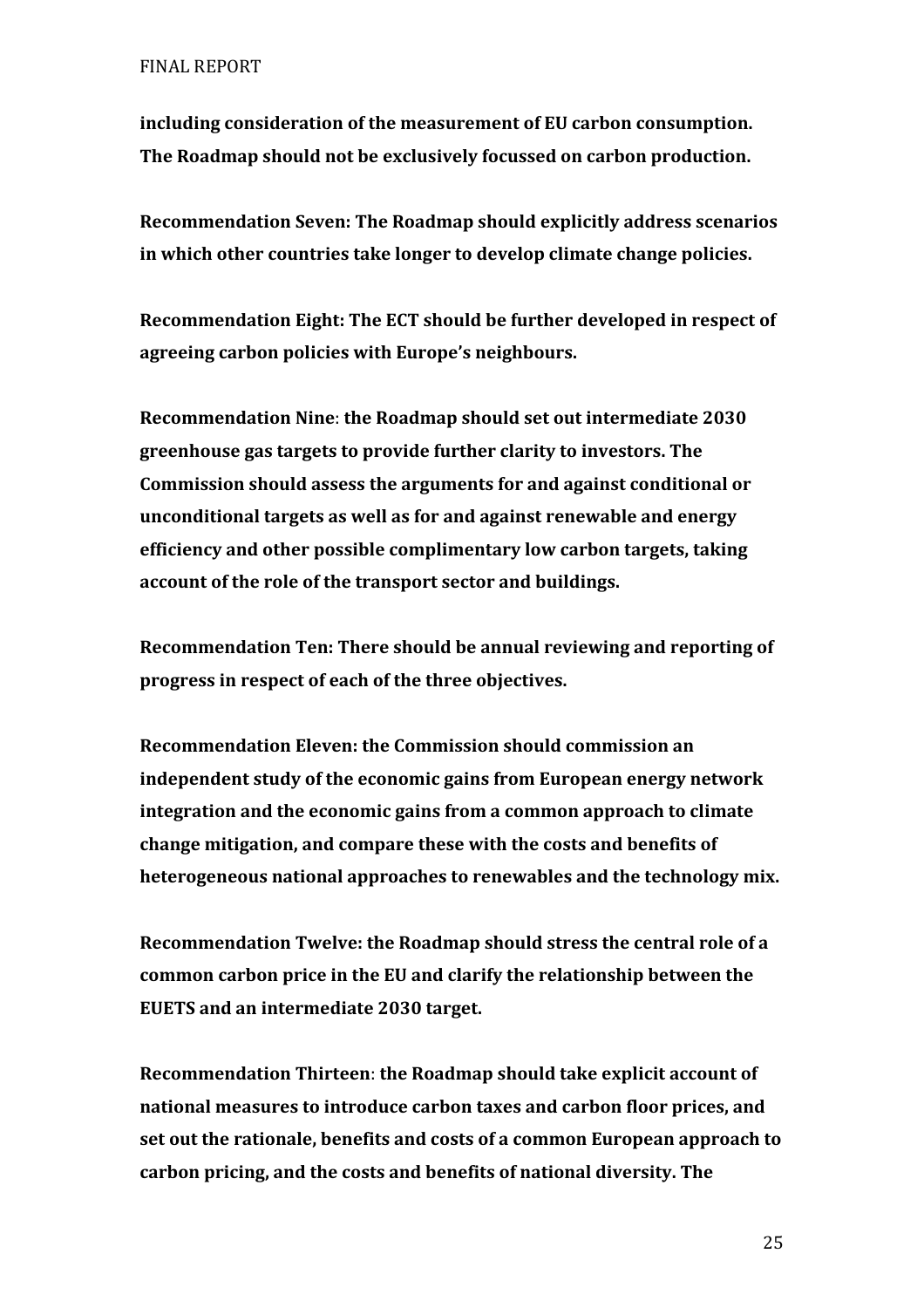**Roadmap should explore options to bolster and reinforce the carbon price across the EU.** 

**Recommendation Fourteen: the Roadmap should propose a regular assessment of the measures taken to combat carbon leakage and consider the case for a carbon border tax and other compensating measures.** 

**Recommendation Fifteen: the PRIMES model should be made publically available so that its results can be replicated by interested parties and to the extent that the PRIMES model is used to support the Roadmap, the assumptions and technology costs should be made explicit.** 

**Recommendation Sixteen: the Roadmap should place the development of adequate European energy networks at its core.** 

**Recommendation Seventeen**: **the Roadmap should place considerable emphasis on the need to finance a major investment programme in both generation and networks, and spell out measures to minimise the cost of capital to the extent they are deemed necessary. There should be explicit reference to the role of European financial institutions, notably the EIB.** 

**Recommendation Eighteen: the Roadmap should in each scenario set out the regulatory requirements and ways to overcome existing barriers.** 

**Recommendation Nineteen: a distinction should be made between setting the policy framework and detailed intervention in specific markets. The Roadmap should focus primarily on the former, leaving the choice of detailed policy instruments largely to the member states, whilst maintaining options for harmonisation where appropriate. In particular, the carbon price should be determined, where possible and practical, at the European level. Maximising the ability to trade between member states to meet targets should encourage the harmonisation of specific instruments. Harmonisation of market design should be further encouraged through the**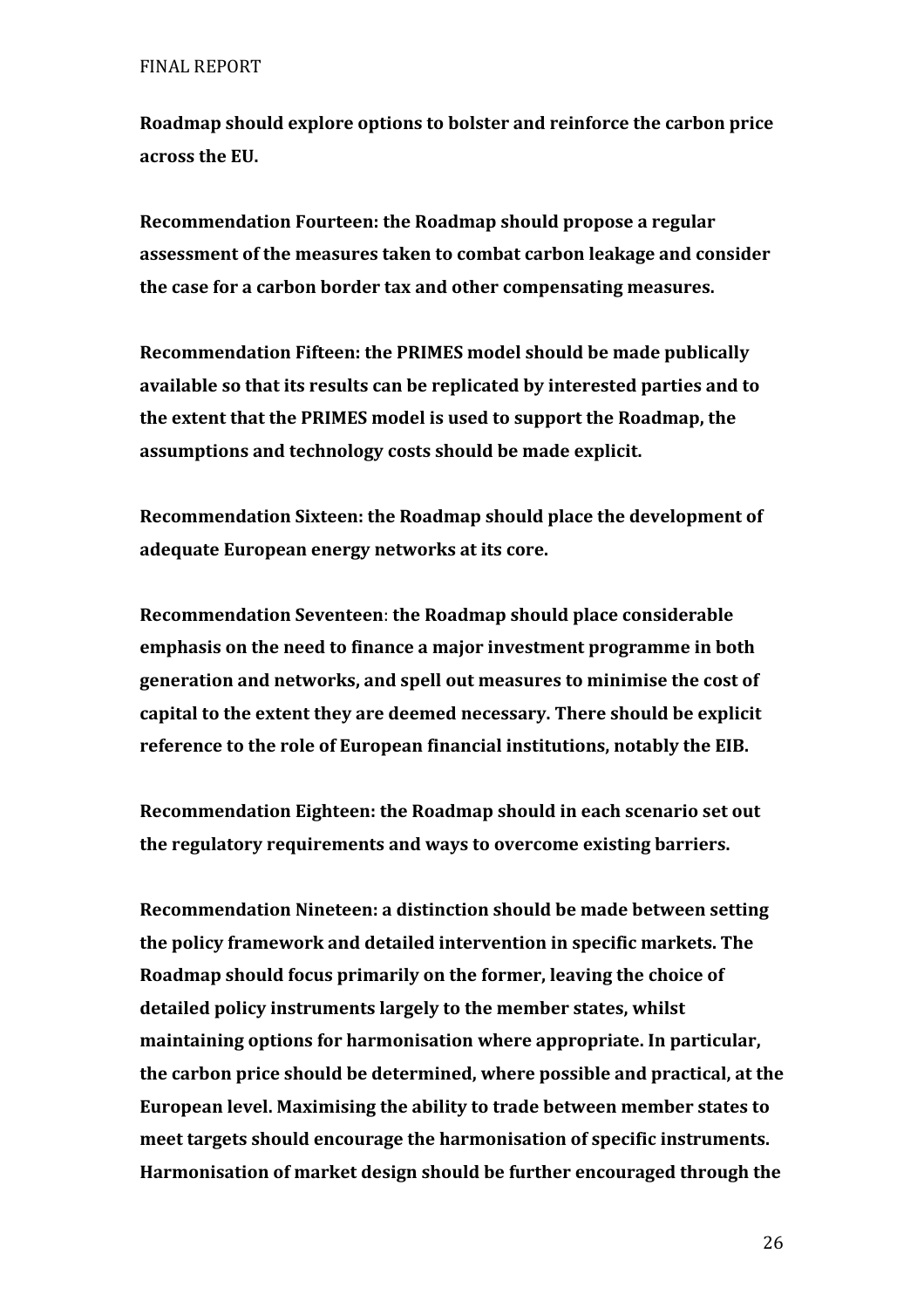**competitive forces of the IEM and the completion of the physical infrastructure of European energy networks.**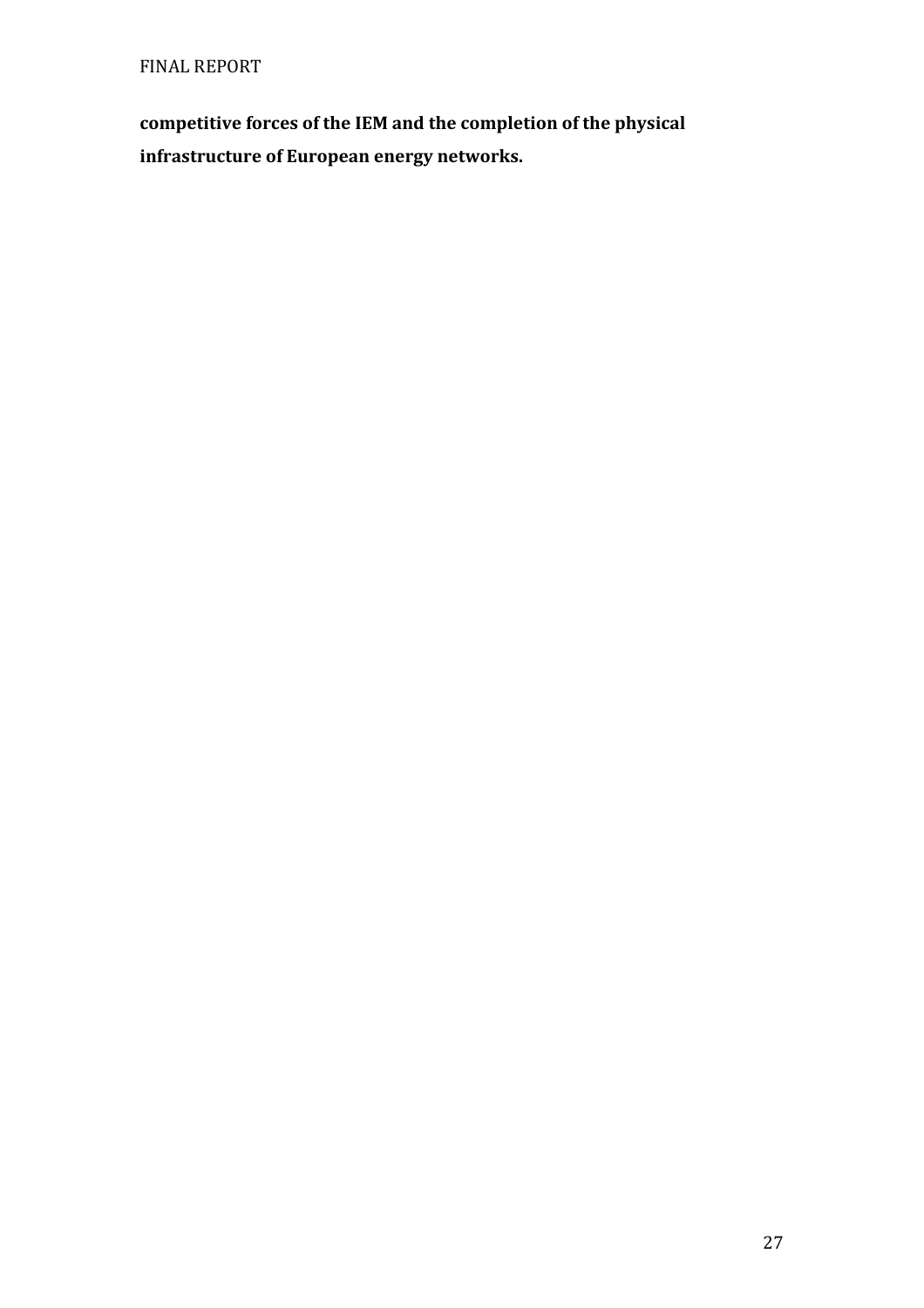# **Annexes**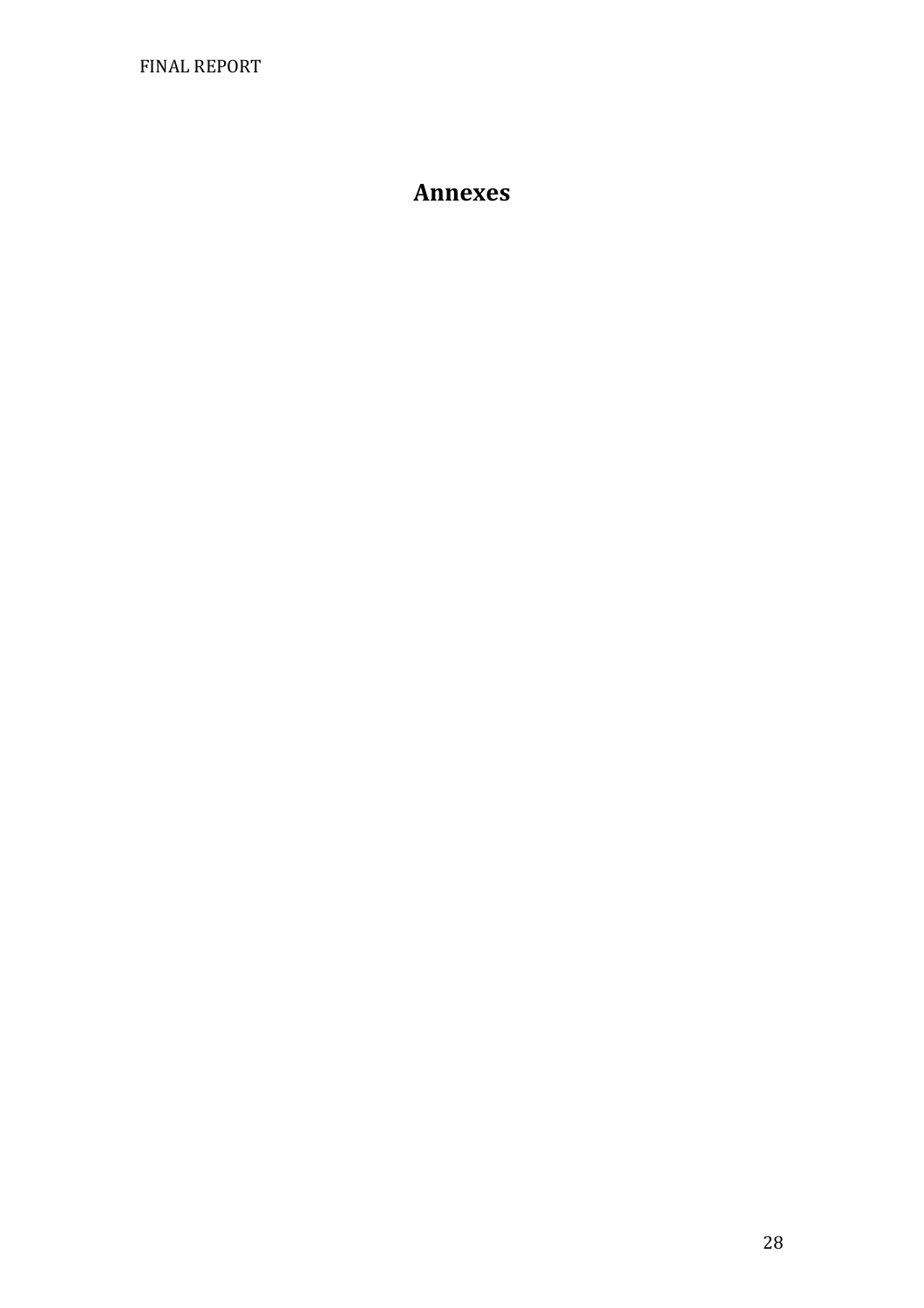$\overline{a}$ 

# **a) Terms of Reference of the Ad Hoc Advisory Group on Energy Roadmap 2050**

"The Directorate General for Energy in cooperation with other Commission services is currently preparing an Energy Roadmap to 2050 to be adopted towards the end of 2011. This Energy Roadmap will follow the Low Carbon Economy Roadmap 2050 adopted by the Commission on 8 March 20111 and will specifically focus on decarbonisation possibilities and policy challenges in the energy sector.

The objective of the Energy Roadmap 2050 in relation to the Low-Carbon Economy Roadmap would be to assess energy-specific scenarios and the means of achieving decarbonisation, while ensuring energy security and competitiveness for the European Union. This assessment will build on the established EU energy policy and the EU 2020 Energy Strategy, embedding them in a longer term strategy.

It is essential to bring a long-term perspective to bear on today's policy and regulatory decisions in the energy sector. Firstly, the transition to an efficient, low-carbon energy system which has already started must be shown to be on track towards a substantial reduction in greenhouse gas emissions. Secondly, investors, especially those considering long lived investments, want policy and regulatory certainty well into the future.

The purpose of Roadmap is not to choose one scenario or one development path to 2050 as a preferred option but rather to examine a set of possible transitions against which a strategy for the long term and proposals for actions in the coming years can be worked out.

The role of the Ad Hoc Advisory Group is to discuss different scenarios and policy challenges and provide advice for the preparation of the Energy Roadmap. Member of the Advisory Group will bring their contributions in their areas of expertise.

Issues to be discussed could include: energy market integration, financing of infrastructures, drivers towards market compatible national renewables support schemes and use of cooperation mechanisms, incentive to investments in the transition to a secure, competitive, low-carbon energy system, international issues and energy policy approach.

The Ad Hoc Advisory Group will meet approximately three times between May and November 2011 in Brussels Commission premises. The final output of the group will be a report consolidating the results of the meetings providing advice, from the group as a whole, on the challenges to be tackled in the 2050 Energy Roadmap."

<sup>&</sup>lt;sup>1</sup>[http://europa.eu/rapid/pressReleasesAction.do?reference=IP/11/272&format=HTML&aged=0&langua](http://europa.eu/rapid/pressReleasesAction.do?reference=IP/11/272&format=HTML&aged=0&language=EN&guiLanguage=en) [ge=EN&guiLanguage=en](http://europa.eu/rapid/pressReleasesAction.do?reference=IP/11/272&format=HTML&aged=0&language=EN&guiLanguage=en)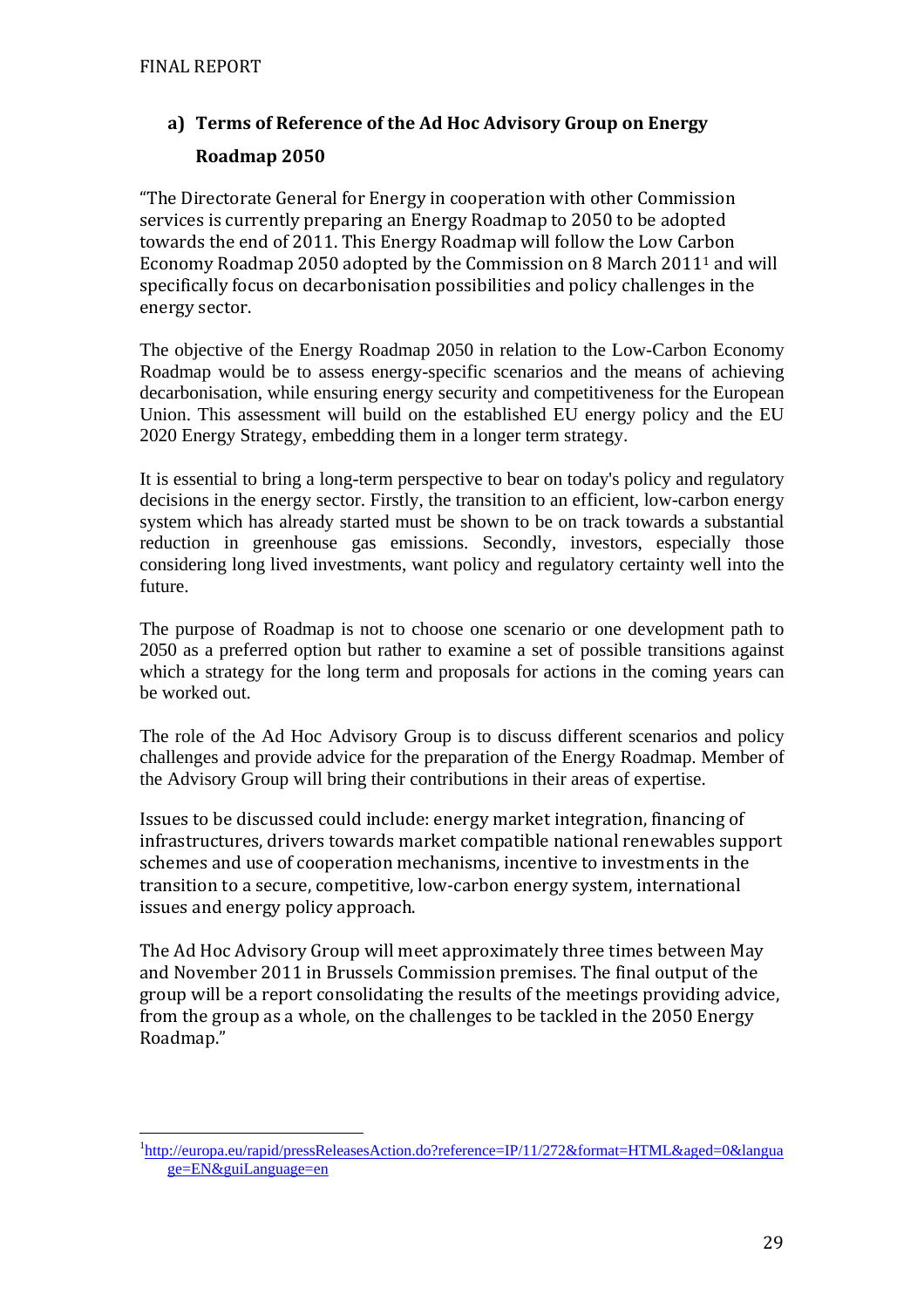# **b) The membership of the Group**

Dieter Helm (chair) Claude Mandil (deputy chair) Jorge Vasconcelos David MacKay Fatih Birol Arne Mogren Frederic Hauge Brigitte Bach Coby van der Linde Eugeniusz Toczylowski Ignacio J. Pérez-Arriaga Wolfgang Kröger Giacomo Luciani Felix Matthes